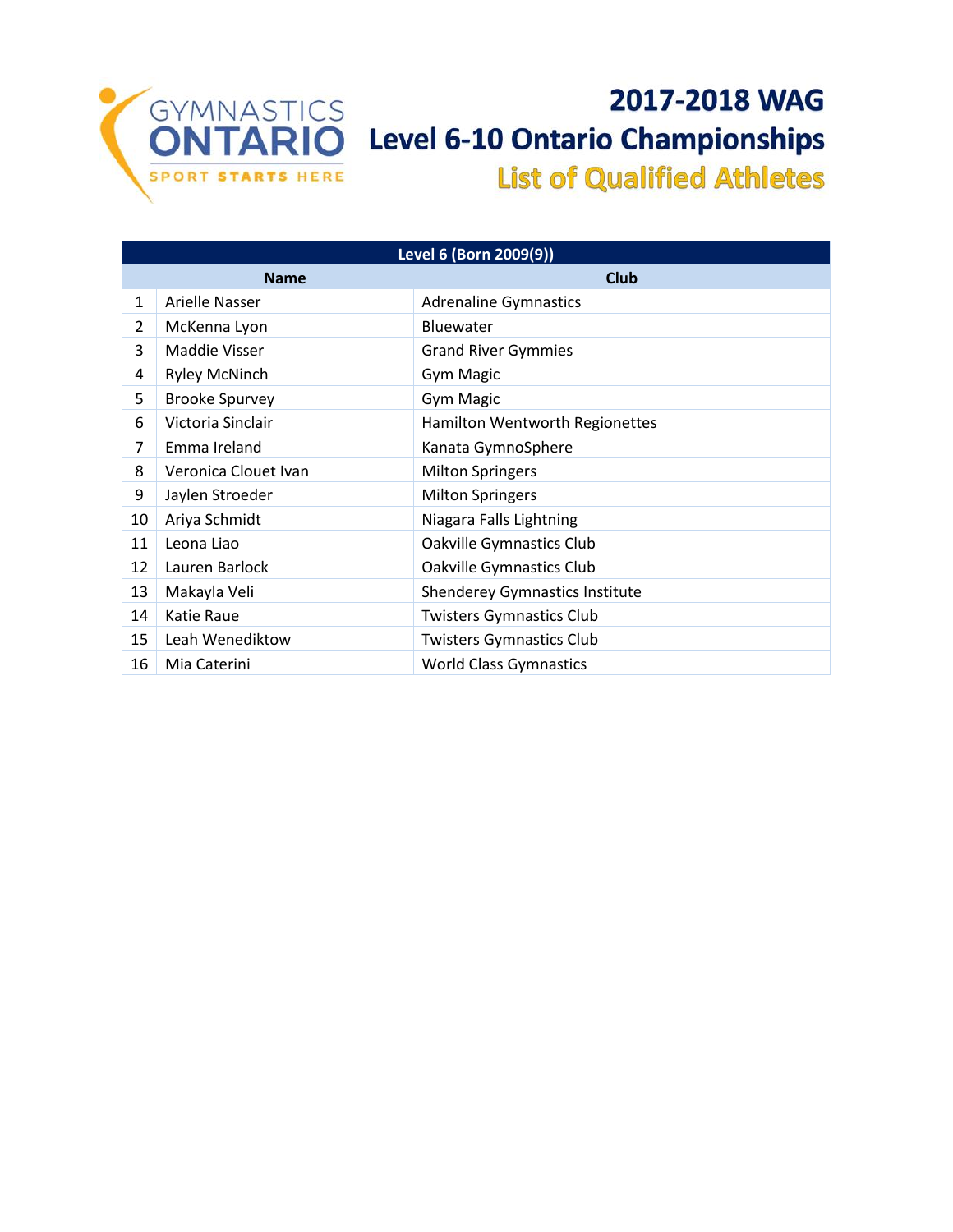| Level 6 (Born 2008 (10)) |                         |                                       |
|--------------------------|-------------------------|---------------------------------------|
|                          | <b>Name</b>             | <b>Club</b>                           |
| $\mathbf{1}$             | Julia Hunter            | Ajax Acro's Gym Club                  |
| $\overline{2}$           | <b>Madison Stennett</b> | Alpha Gymnastics Academy              |
| 3                        | <b>Tyleigh Winger</b>   | Bluewater                             |
| $\overline{4}$           | Rosa Mackay             | <b>Burlington Gymnastics Club</b>     |
| 5                        | <b>Ava Floras</b>       | Cambridge Kips                        |
| 6                        | Ella Lee                | Corona Competitive                    |
| $\overline{7}$           | Sydney Freeman          | Corona Competitive                    |
| 8                        | Mia Jamieson            | Corona Competitive                    |
| 9                        | Jamie Harris            | Corona Competitive                    |
| 10                       | <b>Elizabeth Tannis</b> | <b>Discovery Gymnastics Club</b>      |
| 11                       | <b>Grace Kinsie</b>     | <b>Dynamo Gymnastics</b>              |
| 12                       | Naomi Rees              | <b>East York Gymnastics</b>           |
| 13                       | Abigail Smith           | <b>Global Gymnastics</b>              |
| 14                       | Peyton Zivanovich       | <b>Grand River Gymmies</b>            |
| 15                       | <b>Evangeline Bond</b>  | <b>Gym Magic</b>                      |
| 16                       | Samantha Stafford       | Kanata GymnoSphere                    |
| 17                       | Mila Dwivedi            | Kanata GymnoSphere                    |
| 18                       | Peyton Craig            | <b>Milton Springers</b>               |
| 19                       | Kali Champagne          | North Bay Gymtrix                     |
| 20                       | Seren Jackson           | Oakville Gymnastics Club              |
| 21                       | <b>Holly Connelly</b>   | Oakville Gymnastics Club              |
| 22                       | <b>Addison Ng</b>       | Oakville Gymnastics Club              |
| 23                       | Zoe Clair               | <b>Shenderey Gymnastics Institute</b> |
| 24                       | Kaira Lym               | <b>Shenderey Gymnastics Institute</b> |
| 25                       | <b>Taylor Cerilli</b>   | <b>Synergy Gymnastics</b>             |
| 26                       | Tahanna Raven Lo        | <b>T-Dot Tumblers</b>                 |
| 27                       | Natalie Williams        | TGI                                   |
| 28                       | Isabelle Gogol          | <b>Twisters Gymnastics Club</b>       |
| 29                       | Paige Jones             | <b>Winstars Gymnastics</b>            |
| 30                       | Olivia Douma            | <b>Winstars Gymnastics</b>            |
| 31                       | Alma Bauer              | <b>World Class Gymnastics</b>         |
| 32                       | Ingrid Thalmeiner       | <b>World Class Gymnastics</b>         |
| Alt 1                    | <b>Merynn Williams</b>  | <b>Winstars Gymnastics</b>            |
| Alt <sub>2</sub>         | <b>Emma Kupko</b>       | <b>Winstars Gymnastics</b>            |
| Alt <sub>3</sub>         | Paytyn Bowden           | <b>Xperience</b>                      |
| Alt 4                    | <b>Mae Dagnone</b>      | Loyalist Gymnastics Club              |
| Alt <sub>5</sub>         | <b>Trista Fry</b>       | <b>Muskoka Limberettes</b>            |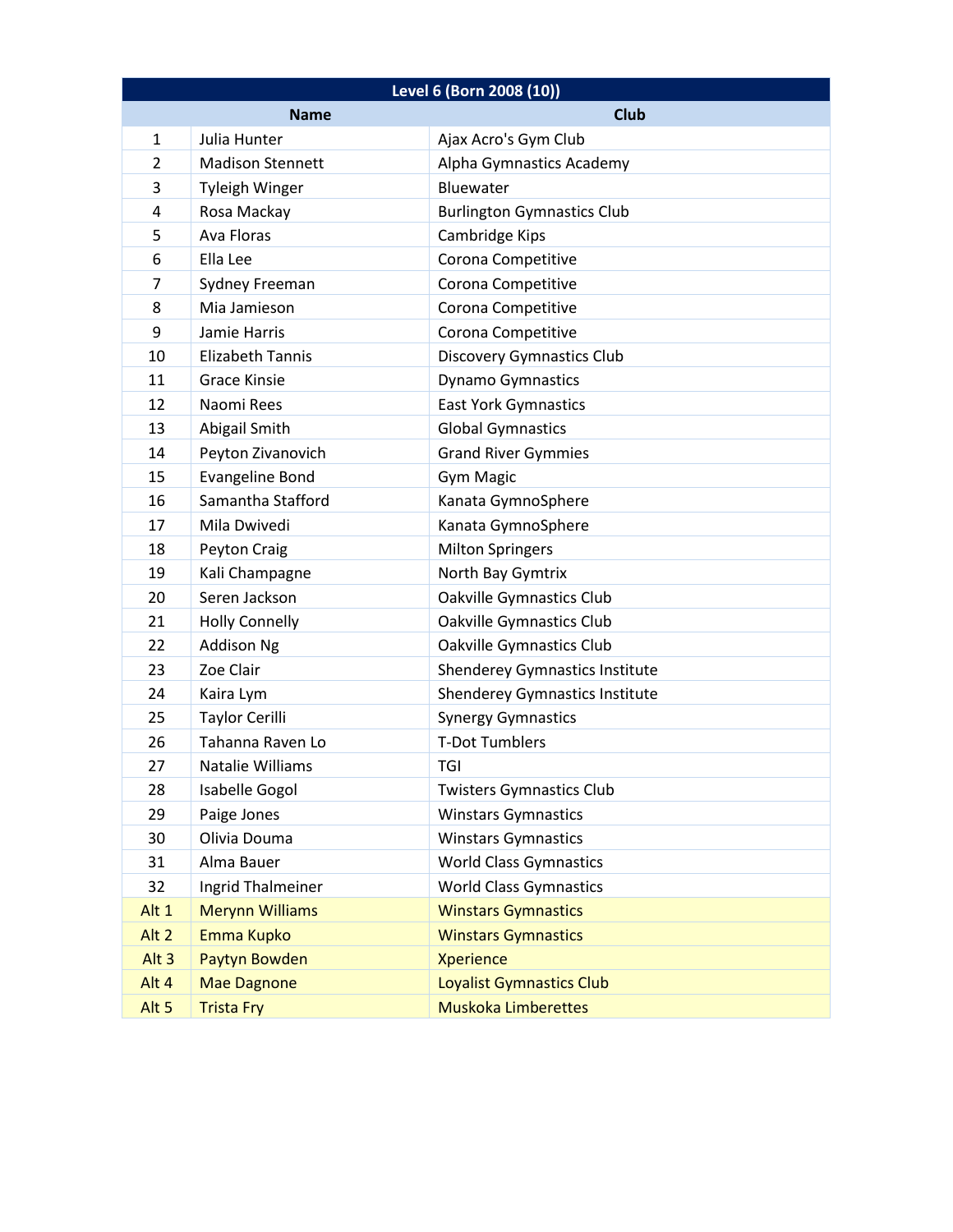| Level 6 (Born 2007(11)) |                            |                                       |  |  |
|-------------------------|----------------------------|---------------------------------------|--|--|
|                         | <b>Club</b><br><b>Name</b> |                                       |  |  |
| $\mathbf{1}$            | Olivia Slaney              | <b>Adrenaline Gymnastics</b>          |  |  |
| 2                       | Ashley-Elizabeth Lynch     | All Star Sports Centre                |  |  |
| 3                       | Ava Tan Ramos              | All Star Sports Centre                |  |  |
| 4                       | Shemiah Ranger             | All Star Sports Centre                |  |  |
| 5                       | Olivia D'Ambrosio          | All Star Sports Centre                |  |  |
| 6                       | Chelsea Barnes             | <b>Alliston Gymnastics Club</b>       |  |  |
| 7                       | Jasmine Yip                | <b>ASF</b>                            |  |  |
| 8                       | Avery Larmon               | <b>Barrie Kempettes</b>               |  |  |
| 9                       | Natalie Krunic             | <b>Burlington Gymnastics Club</b>     |  |  |
| 10                      | Alexandra Crichton         | <b>Burlington Gymnastics Club</b>     |  |  |
| 11                      | Kendra Nguyen              | <b>Burlington Gymnastics Club</b>     |  |  |
| 12                      | Jane Vo                    | Corona Competitive                    |  |  |
| 13                      | Kiara Campbell             | Corona Competitive                    |  |  |
| 14                      | Maja Ristich               | <b>Discovery Gymnastics Club</b>      |  |  |
| 15                      | Rachelle Huriptyo          | <b>Discovery Gymnastics Club</b>      |  |  |
| 16                      | Sofia Burkhart             | <b>Dynamo Gymnastics</b>              |  |  |
| 17                      | Kate Kulchyski             | <b>East York Gymnastics</b>           |  |  |
| 18                      | Samantha Croft             | <b>East York Gymnastics</b>           |  |  |
| 19                      | Deanna Christoforidis      | <b>East York Gymnastics</b>           |  |  |
| 20                      | <b>Emily Burke</b>         | <b>Futures Gymnastics</b>             |  |  |
| 21                      | Carissa Van Der Walt       | <b>Futures Gymnastics</b>             |  |  |
| 22                      | Maya Gray                  | <b>Futures Gymnastics</b>             |  |  |
| 23                      | Clara Oxley                | <b>Futures Gymnastics</b>             |  |  |
| 24                      | <b>Brooke Short</b>        | Gemini Gymnastics                     |  |  |
| 25                      | Vienna Twomey              | <b>Glendon Gymnastics</b>             |  |  |
| 26                      | Lauren Graham              | <b>Global Gymnastics</b>              |  |  |
| 27                      | Kailyn Almeida             | <b>Guelph Saultos</b>                 |  |  |
| 28                      | Alexa Fung                 | <b>GW Elites</b>                      |  |  |
| 29                      | Avery Desjardine           | <b>GW Elites</b>                      |  |  |
| 30                      | <b>Hayley Braniff</b>      | <b>Gym Magic</b>                      |  |  |
| 31                      | Chloe McIntyre             | <b>Gymnastics Energy</b>              |  |  |
| 32                      | Natalie Wood               | <b>Gymnastics Energy</b>              |  |  |
| 33                      | Olivia Kiriakopoulos       | <b>Gymnastics Mississauga</b>         |  |  |
| 34                      | <b>Tomasin Mair</b>        | <b>Hamilton Wentworth Regionettes</b> |  |  |
| 35                      | Victoria Beaudin           | Kanata GymnoSphere                    |  |  |
| 36                      | Tehya Hopkins              | Kanata GymnoSphere                    |  |  |
| 37                      | Makayla Herlihey           | <b>Lindsay Gymnastics Centre</b>      |  |  |
| 38                      | Amelia Wild                | London Gym Academy                    |  |  |
| 39                      | <b>Abbey Blais</b>         | London Gym Academy                    |  |  |
| 40                      | Kiara Nasato               | <b>Milton Springers</b>               |  |  |
| 41                      | Kiara Pimentel             | <b>Milton Springers</b>               |  |  |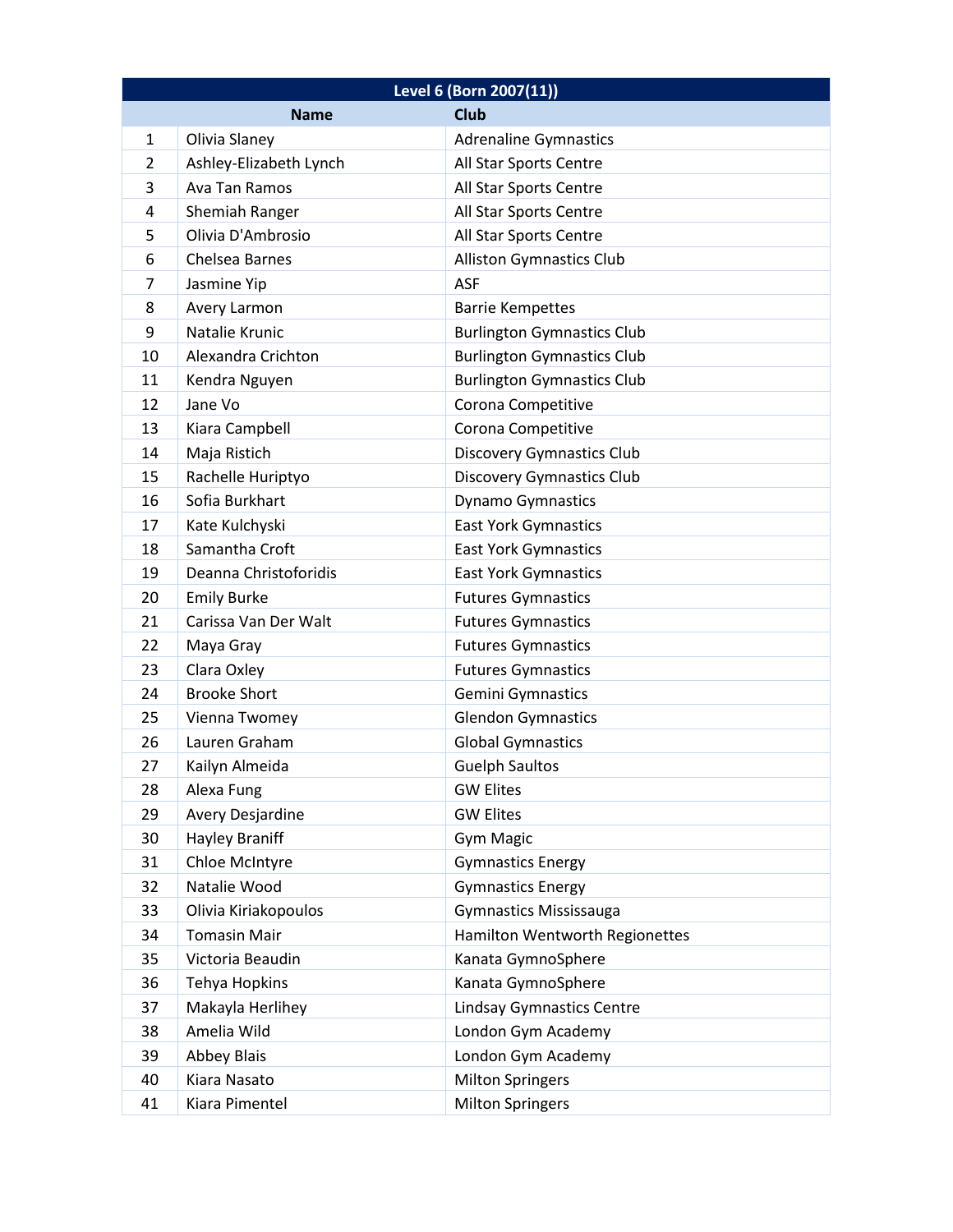| 42               | Sadie Schack             | <b>Milton Springers</b>               |
|------------------|--------------------------|---------------------------------------|
| 43               | Elisa Wachnik            | <b>Milton Springers</b>               |
| 44               | <b>Claire Gelinas</b>    | <b>Milton Springers</b>               |
| 45               | Ava Thomen               | <b>Milton Springers</b>               |
| 46               | Alyssa Natale            | Niagara Acro Cats                     |
| 47               | Alexandra Argiropoulos   | Niagara Acro Cats                     |
| 48               | Avalyn Southwick         | Northern Stars                        |
| 49               | Victoria Romani          | <b>Pickering Athletic Centre</b>      |
| 50               | Abbigail Man             | <b>Shenderey Gymnastics Institute</b> |
| 51               | Jordyn French            | <b>Synergy Gymnastics</b>             |
| 52               | Lauryn Uberti            | <b>Synergy Gymnastics</b>             |
| 53               | <b>Elizabeth Narcisi</b> | <b>Synergy Gymnastics</b>             |
| 54               | Julia Capobianco         | <b>Synergy Gymnastics</b>             |
| 55               | <b>Addison Jovanovic</b> | <b>Synergy Gymnastics</b>             |
| 56               | Siana Morales            | <b>T-Dot Tumblers</b>                 |
| 57               | Isabella Chermaz         | <b>T-Dot Tumblers</b>                 |
| 58               | Chelsea Todosijevic      | TGI                                   |
| 59               | <b>Riley Wheeler</b>     | <b>Tristar Gymnastics Club</b>        |
| 60               | Violet White             | <b>Twisters Gymnastics Club</b>       |
| 61               | Lily Lombardo            | <b>Winstars Gymnastics</b>            |
| 62               | Nadine Fawaz             | <b>Winstars Gymnastics</b>            |
| 63               | Alyssia Pigozzo          | <b>World Class Gymnastics</b>         |
| 64               | Jordan Dufresne          | <b>World Class Gymnastics</b>         |
| Alt 1            | <b>Mia Houlder</b>       | <b>Milton Springers</b>               |
| Alt <sub>2</sub> | Sasha Salwonchuk         | <b>Pickering Athletic Centre</b>      |
| Alt <sub>3</sub> | <b>Emma Franco</b>       | <b>Synergy Gymnastics</b>             |
| Alt 4            | <b>Isabelle DiPietro</b> | <b>TGI</b>                            |
| Alt <sub>5</sub> | <b>Alyssa Gaston</b>     | <b>Shenderey Gymnastics Centre</b>    |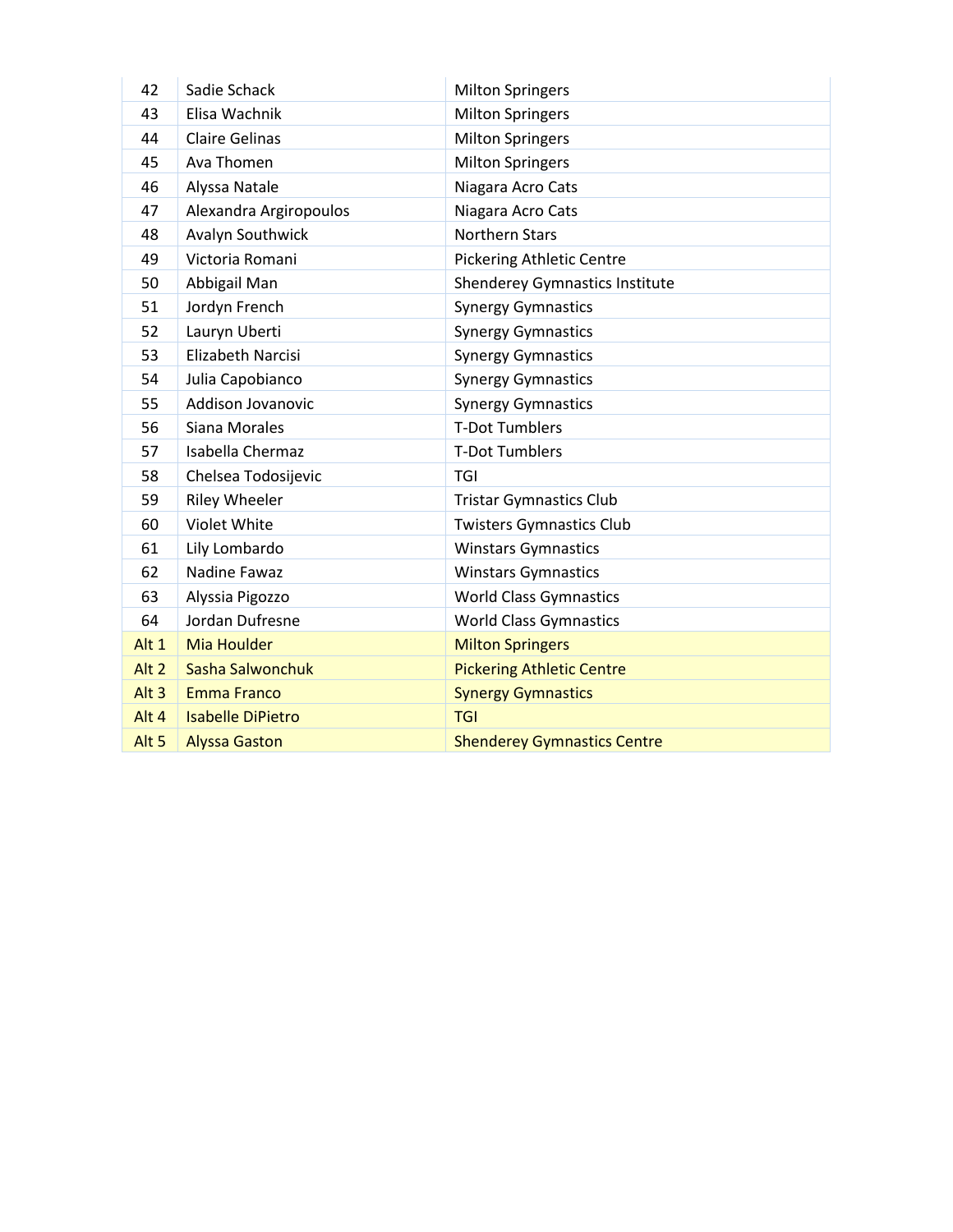| Level 6 (Born 2006(12)) |                                |                                           |
|-------------------------|--------------------------------|-------------------------------------------|
|                         | <b>Name</b>                    | <b>Club</b>                               |
| $\mathbf{1}$            | Jenna Nyberg                   | Ajax Acro's Gym Club                      |
| 2                       | Kennedi Stevenson              | All Star Sports Centre                    |
| 3                       | <b>Isabel Holmes</b>           | Alpha Gymnastics Academy                  |
| 4                       | Jenna Moser                    | Alpha Gymnastics Academy                  |
| 5                       | Diana Chan                     | <b>ASF</b>                                |
| 6                       | <b>Riley Farquhar</b>          | <b>Aspire Gymnastics</b>                  |
| 7                       | <b>Emily Mosher</b>            | <b>Barrie Kempettes</b>                   |
| 8                       | <b>Sydney Cadieux</b>          | <b>Barrie Kempettes</b>                   |
| 9                       | Serena Fazari                  | <b>Brantford Gymnastics Academy</b>       |
| 10                      | Kiara MacNeil                  | <b>Brantford Gymnastics Academy</b>       |
| 11                      | Sophie Cote                    | <b>Club Les Sittelles</b>                 |
| 12                      | Lizzie Fitzsimmons             | <b>Discovery Gymnastics Club</b>          |
| 13                      | Ellie Scarola                  | <b>Discovery Gymnastics Club</b>          |
| 14                      | Keira Harte                    | <b>Dynamo Gymnastics</b>                  |
| 15                      | Avery Leighton                 | <b>Dynamo Gymnastics</b>                  |
| 16                      | Ava Donohue                    | Forest City Gym Club                      |
| 17                      | Georgia Chant                  | Forest City Gym Club                      |
| 18                      | <b>Brianna Masellis-Whitty</b> | <b>Futures Gymnastics</b>                 |
| 19                      | Sage Knights                   | <b>Futures Gymnastics</b>                 |
| 20                      | Katie Escott                   | Galaxy                                    |
| 21                      | Aliya Arbaji                   | Galaxy                                    |
| 22                      | Alexia Hunter                  | Gemini Gymnastics                         |
| 23                      | Nola Smith                     | <b>Glendon Gymnastics</b>                 |
| 24                      | Olivia Silva                   | <b>Glendon Gymnastics</b>                 |
| 25                      | Kaitlyn Roberts                | <b>Glendon Gymnastics</b>                 |
| 26                      | Julia Berridge                 | <b>Grand River Gymmies</b>                |
| 27                      | Alana Mangiarelli              | <b>GW Elites</b>                          |
| 28                      | Anna Ivakine                   | <b>Gym Magic</b>                          |
| 29                      | <b>Brooke Coakley</b>          | <b>Gym Magic</b>                          |
| 30                      | Daniella Preston               | Gym Magic                                 |
| 31                      | Zoey Mason                     | <b>Gym Magic</b>                          |
| 32                      | Brianna Cocco                  | <b>Gymnastics Energy</b>                  |
| 33                      | Breanna Lucienbaker            | <b>Gymnastics Mississauga</b>             |
| 34                      | <b>Brooklyn Basso</b>          | <b>Gymzone Gymnastics/Sudbury Laurels</b> |
| 35                      | Maya Spector                   | <b>Gyros Gymnastics</b>                   |
| 36                      | Mercedes Perez                 | <b>High Flyers Gymnastics</b>             |
| 37                      | Sandrine Dwivedi               | Kanata GymnoSphere                        |
| 38                      | Cassidy Vrhovnik               | Kanata GymnoSphere                        |
| 39                      | Abby Martin                    | Kanata GymnoSphere                        |
| 40                      | Maya Grantis                   | <b>Milton Springers</b>                   |
| 41                      | Alley Trider                   | Niagara Acro Cats                         |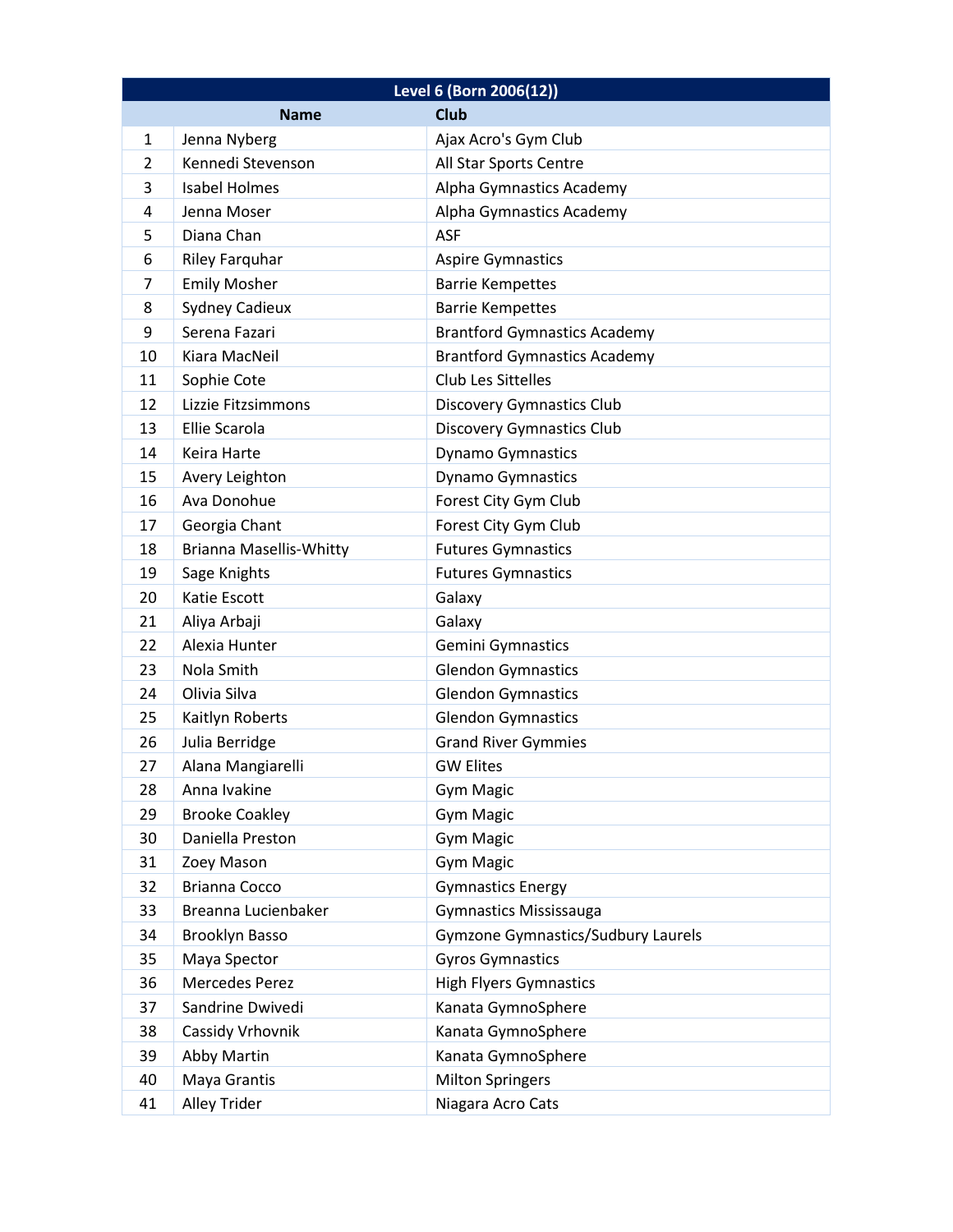| 42               | Carolyn Buri            | Niagara Acro Cats                  |
|------------------|-------------------------|------------------------------------|
| 43               | Zoe Zimmerman           | Niagara Acro Cats                  |
| 44               | Emma Gagnon             | Niagara Acro Cats                  |
| 45               | <b>Clair Bolus</b>      | Niagara Acro Cats                  |
| 46               | Cruz Nevin              | Northumberland                     |
| 47               | Vivian Hill             | <b>Oakville Gymnastics Club</b>    |
| 48               | Alexandra Preziosi      | <b>Oakville Gymnastics Club</b>    |
| 49               | Julia Kea               | <b>Ottawa Gymnastics Centre</b>    |
| 50               | Emma Hasson             | <b>Pickering Athletic Centre</b>   |
| 51               | Micaela Vallance        | <b>Pulsars Gymnastics Club</b>     |
| 52               | Chloe Vizler            | <b>Rose City Gymnastics</b>        |
| 53               | Katie Goddard           | <b>Shenderey Gymnastics Centre</b> |
| 54               | Leah Rickwood           | St. Thomas Elgin                   |
| 55               | Gemma Sena              | <b>Synergy Gymnastics</b>          |
| 56               | Daley Clarke            | Trillium GC                        |
| 57               | Lola Kenney             | Trillium GC                        |
| 58               | Maude Puseljic          | <b>Tristar Gymnastics Club</b>     |
| 59               | <b>Madison McBride</b>  | <b>Twisters Gymnastics Club</b>    |
| 60               | Yasmine Movahedi        | University of Toronto              |
| 61               | Ayanna Gramolini        | University of Toronto              |
| 62               | Nyah Douglas            | <b>Winstars Gymnastics</b>         |
| 63               | Marissa Donatelli       | <b>Winstars Gymnastics</b>         |
| 64               | Cicely ohnson           | <b>World Class Gymnastics</b>      |
| Alt 1            | <b>Mikayla Clements</b> | <b>All Star Sports Centre</b>      |
| Alt <sub>2</sub> | <b>Katie Cameron</b>    | <b>GW Elites</b>                   |
| Alt $3$          | <b>Tori Larmer</b>      | <b>Gyros Gymnastics</b>            |
| Alt 4            | <b>Victoria Vergos</b>  | <b>World Class Gymnastics</b>      |
| Alt <sub>5</sub> | <b>Isabel Mooney</b>    | <b>Brockville</b>                  |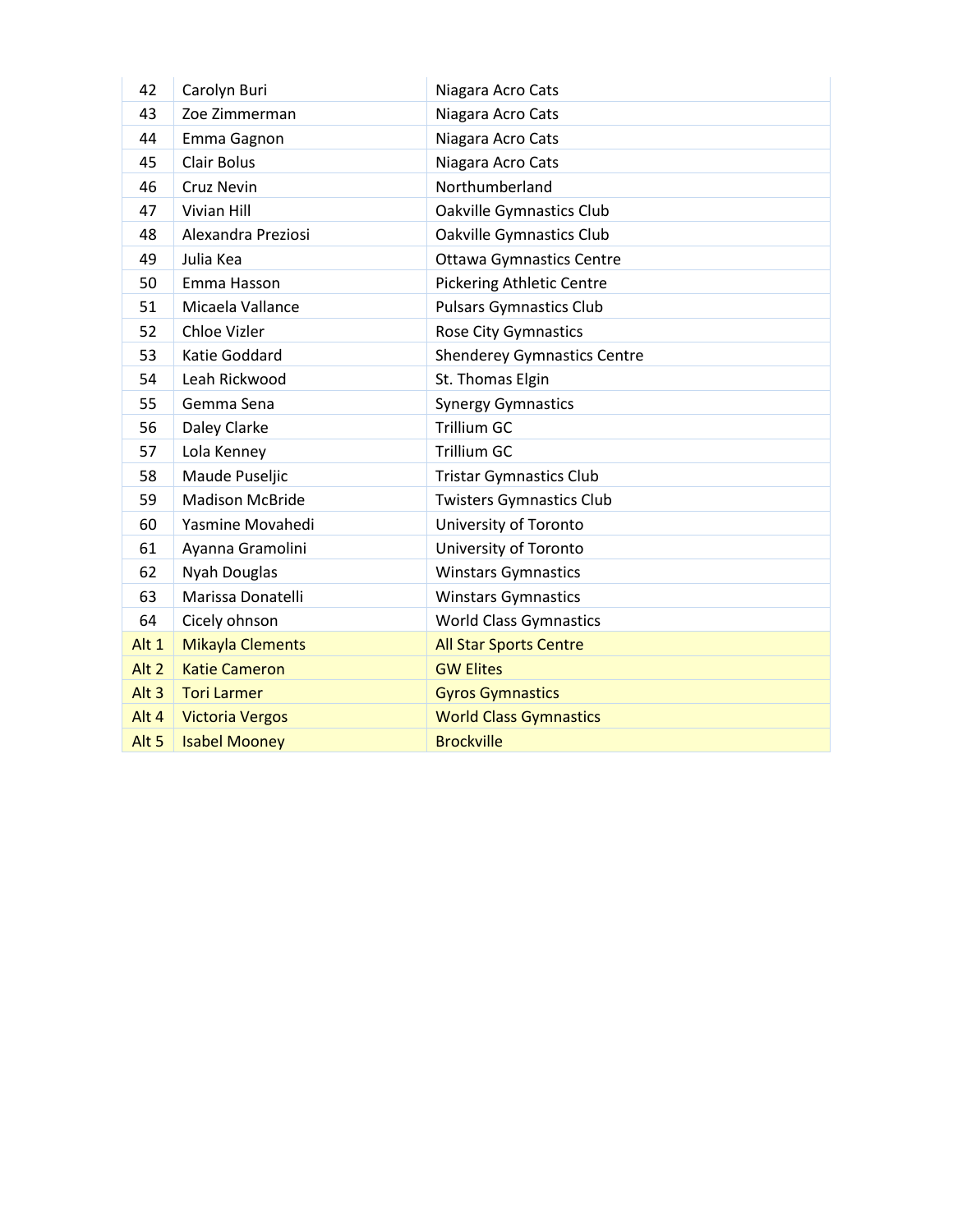| Level 6 (Born 2005(13))    |                         |                                           |
|----------------------------|-------------------------|-------------------------------------------|
| <b>Club</b><br><b>Name</b> |                         |                                           |
| $\mathbf{1}$               | <b>Maiden Fernandes</b> | Ajax Acro's Gym Club                      |
| 2                          | Lyndsey Reid            | All Star Sports Centre                    |
| 3                          | Sofia Mariani           | All Star Sports Centre                    |
| 4                          | Carlie Evans            | <b>Aspire Gymnastics</b>                  |
| 5                          | Natasha Meinders        | <b>Aspire Gymnastics</b>                  |
| 6                          | Ava Mielko              | <b>Aspire Gymnastics</b>                  |
| 7                          | Jillian Ostaszewicz     | <b>Aspire Gymnastics</b>                  |
| 8                          | Reese Vanderkooy        | <b>Aspire Gymnastics</b>                  |
| 9                          | Sarah Duterval          | Birchmount                                |
| 10                         | Angelina Smilis         | Birchmount                                |
| 11                         | Soh-Lee Jung            | Blenheim-Kent                             |
| 12                         | Ella Tryon              | Chatham Inspire Gymnastics                |
| 13                         | Sabine Malekzadeh       | <b>Discovery Gymnastics Club</b>          |
| 14                         | Kiyari Kufat            | <b>Discovery Gymnastics Club</b>          |
| 15                         | Maya Manel              | <b>East York Gymnastics</b>               |
| 16                         | Sydney Lau              | <b>East York Gymnastics</b>               |
| 17                         | <b>Grace Ulrich</b>     | Galaxy                                    |
| 18                         | Della Langille          | Galaxy                                    |
| 19                         | Skylar Sach-Anderson    | Gemini Gymnastics                         |
| 20                         | Georgia Barrett         | Gemini Gymnastics                         |
| 21                         | Kaleigh Hutchings       | Gemini Gymnastics                         |
| 22                         | Jayla Sylvan            | Gemini Gymnastics                         |
| 23                         | Maddie Litwin           | <b>Glendon Gymnastics</b>                 |
| 24                         | Maren Walker            | <b>Global Gymnastics</b>                  |
| 25                         | Elida Embury            | <b>Greater Napanee GC</b>                 |
| 26                         | Sara Pabon              | <b>Guelph Saultos</b>                     |
| 27                         | Mackenna Suzuki         | <b>GW Elites</b>                          |
| 28                         | Mariah Marshall-Taylor  | <b>GW Elites</b>                          |
| 29                         | Danielle Janicki        | <b>GW Elites</b>                          |
| 30                         | Kaitlyn Welker          | <b>GW Elites</b>                          |
| 31                         | Sasha Donald            | <b>Gymnastics Mississauga</b>             |
| 32                         | Natalia Paz             | <b>Gymnastics Mississauga</b>             |
| 33                         | <b>Hunter Sinclair</b>  | <b>Gymnastics Mississauga</b>             |
| 34                         | Kailee Ng               | Gymnastics Mississauga                    |
| 35                         | Angelica Balestra       | <b>Gymnastics Mississauga</b>             |
| 36                         | Madysen Mulligan        | <b>Gymzone Gymnastics/Sudbury Laurels</b> |
| 37                         | Cate Laskey             | <b>Gyros Gymnastics</b>                   |
| 38                         | Mya Feher               | Hamilton Wentworth Regionettes            |
| 39                         | Hailey MacNamara        | Hamilton Wentworth Regionettes            |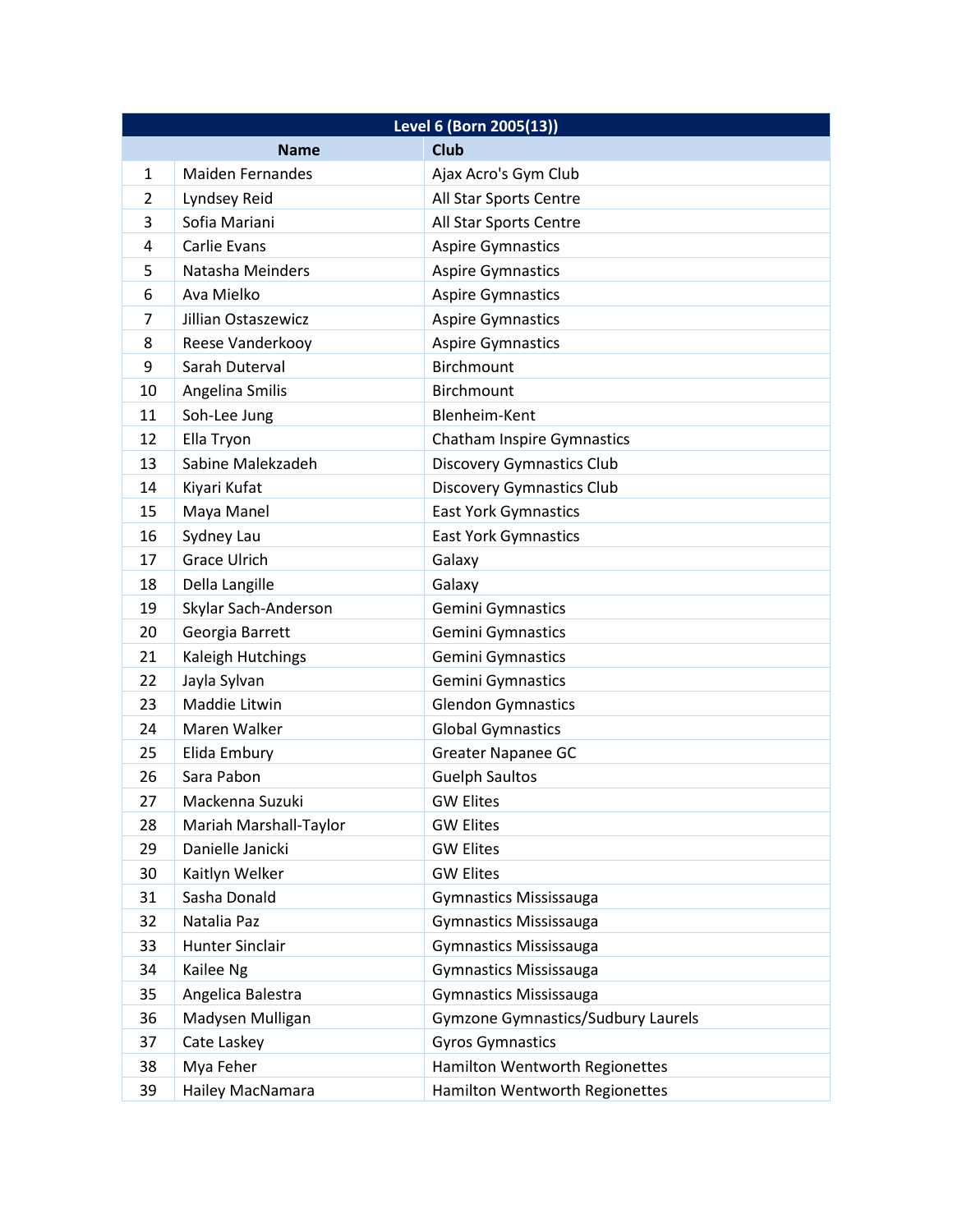| 40               | Noy Schofield           | <b>High Flyers Gymnastics</b>         |
|------------------|-------------------------|---------------------------------------|
| 41               | Avery Allen             | Kitchener-Waterloo Gymnastics         |
| 42               | Sarah Hubbard           | <b>Milton Springers</b>               |
| 43               | Emma Tennant            | Niagara Acro Cats                     |
| 44               | <b>Riley Wilson</b>     | Niagara Falls Lightning               |
| 45               | Ella Durno              | <b>Ottawa Gymnastics Centre</b>       |
| 46               | Avery Hollander         | <b>Pulsars Gymnastics Club</b>        |
| 47               | Jordyn Dafoe            | <b>Quinte Bay</b>                     |
| 48               | Nyla Correia            | <b>Shenderey Gymnastics Institute</b> |
| 49               | Sarah Termini           | <b>Synergy Gymnastics</b>             |
| 50               | Poet Clark              | Toronto Premier Gym Club              |
| 51               | Ella Bergeron           | Toronto Premier Gym Club              |
| 52               | Alexandra Duggan        | <b>Trillium GC</b>                    |
| 53               | Kaylee Molleson         | <b>Trillium GC</b>                    |
| 54               | Janayla Small           | <b>Tristar Gymnastics Club</b>        |
| 55               | <b>Maelys Halasz</b>    | <b>Tristar Gymnastics Club</b>        |
| 56               | Clara Ball              | <b>Tumblers</b>                       |
| 57               | Stacy Lelei             | <b>Tumblers</b>                       |
| 58               | Lyla White              | <b>Twisters Gymnastics Club</b>       |
| 59               | <b>Brooklynn Downey</b> | <b>Twisters Gymnastics Club</b>       |
| 60               | Jada Ridgwell           | <b>Twisters Gymnastics Club</b>       |
| 61               | Maya McNabb             | University of Toronto                 |
| 62               | Sophia Panteva          | Vaughan Gymnastics Club               |
| 63               | Rebecca Ravas           | Vaughan Gymnastics Club               |
| 64               | Mya Kelley              | <b>Winstars Gymnastics</b>            |
| Alt 1            | Selena Amaral           | <b>Gymnastics Mississauga</b>         |
| Alt <sub>2</sub> | Jasmina Cashmore        | <b>Gymnastics Mississauga</b>         |
| Alt <sub>3</sub> | <b>Brianna Given</b>    | <b>Dancemakers Gymnastics</b>         |
| Alt 4            | <b>Leyton Lucier</b>    | <b>Burlington Gymnastics Club</b>     |
| Alt <sub>5</sub> | <b>Takeira Thomas</b>   | <b>Birchmount</b>                     |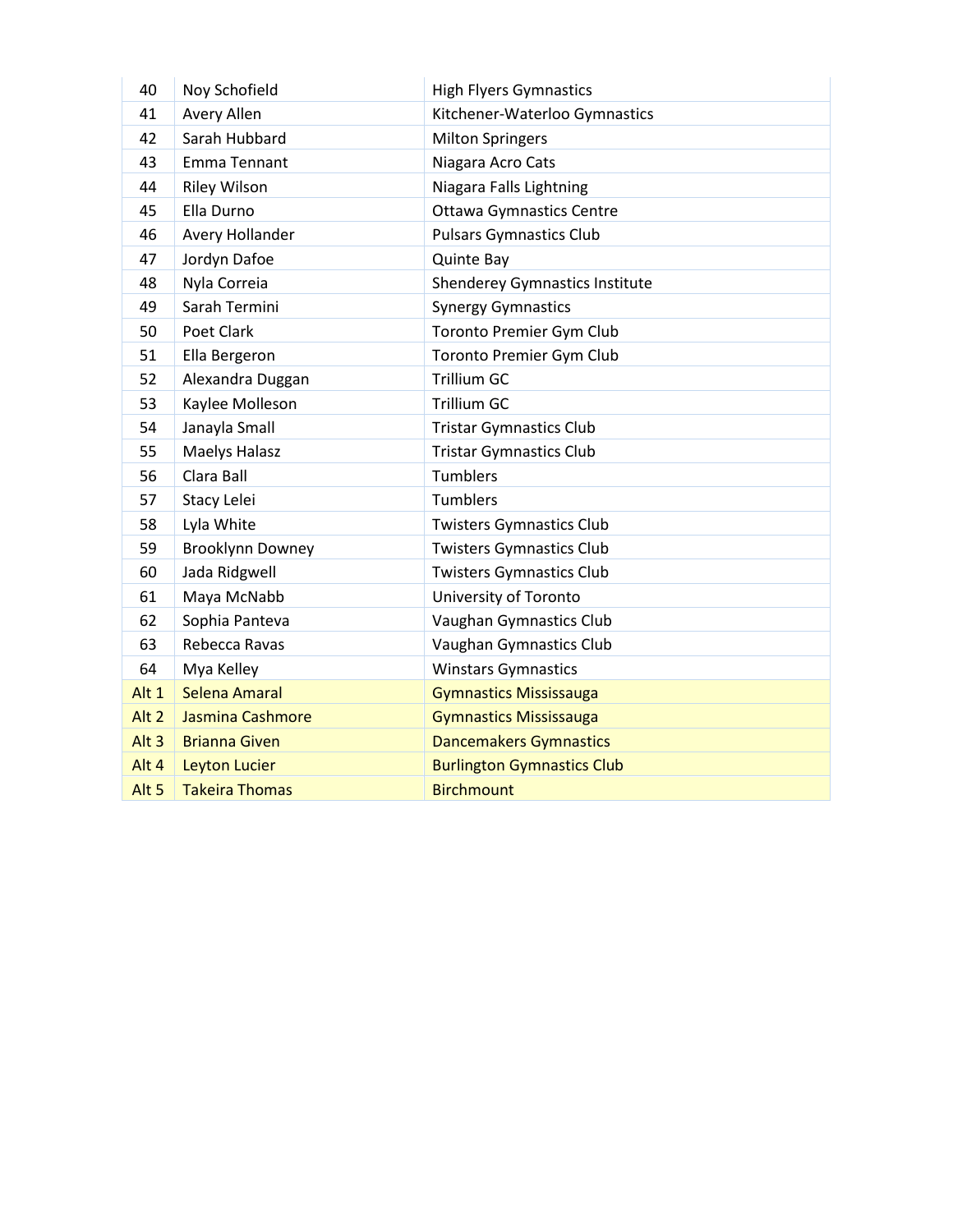| Level 6 (Born 2004 (14))   |                               |                                           |
|----------------------------|-------------------------------|-------------------------------------------|
| <b>Club</b><br><b>Name</b> |                               |                                           |
| $\mathbf{1}$               | Morgan Porter                 | <b>Adrenaline Gymnastics</b>              |
| 2                          | Rebekah Robinson              | Ajax Acro's Gym Club                      |
| 3                          | Alia Salau                    | <b>Birchmount</b>                         |
| 4                          | Sheila Bull                   | Blenheim-Kent                             |
| 5                          | Jaina Pandohie                | <b>Brantford Gymnastics Academy</b>       |
| 6                          | Alexandra Caltsounis          | <b>Burlington Gymnastics Club</b>         |
| 7                          | <b>Bailey Bartley-Jameson</b> | <b>Burlington Gymnastics Club</b>         |
| 8                          | <b>Grace Vanderzouwe</b>      | <b>Burlington Gymnastics Club</b>         |
| 9                          | Michaela Moreau               | <b>Champions Gymnastics</b>               |
| 10                         | Lina Attard                   | <b>Champions Gymnastics</b>               |
| 11                         | Kaitlyn Ross                  | Club Les Sittelles                        |
| 12                         | Katherine Hale                | Corona Competitive                        |
| 13                         | Meagan Deyell                 | Dancemakers Gymnastics                    |
| 14                         | <b>Bella Sutherland</b>       | Dancemakers Gymnastics                    |
| 15                         | <b>Charlie Gossack</b>        | <b>East York Gymnastics</b>               |
| 16                         | <b>Ryleigh Smith</b>          | <b>Evolution Gymnastics Aurora</b>        |
| 17                         | Emma Nielsen                  | <b>Futures Gymnastics</b>                 |
| 18                         | Sierra Cunha                  | Galaxy                                    |
| 19                         | Julia Tie Ten Quee            | Gemini Gymnastics                         |
| 20                         | Mackenzie Lepp                | <b>Gemini Gymnastics</b>                  |
| 21                         | <b>Sydney Straat</b>          | Gemini Gymnastics                         |
| 22                         | Natalie Urquhart              | Georgian Bay Phoenix Gymnastics           |
| 23                         | Abby Boyd                     | <b>Greater Napanee GC</b>                 |
| 24                         | Bianka Batagelj               | <b>Guelph Saultos</b>                     |
| 25                         | Lauren Protz                  | <b>Guelph Saultos</b>                     |
| 26                         | Kelsie Czegeny                | <b>Gymnastics Energy</b>                  |
| 27                         | Chayse McCann                 | <b>Gymnastics Mississauga</b>             |
| 28                         | Charlotte Eberlein            | <b>Gymzone Gymnastics/Sudbury Laurels</b> |
| 29                         | Chloe Pitura                  | <b>Gymzone Gymnastics/Sudbury Laurels</b> |
| 30                         | Abbygayle Dupuis              | <b>Gymzone Gymnastics/Sudbury Laurels</b> |
| 31                         | Chanelle Lazure               | <b>Gymzone Gymnastics/Sudbury Laurels</b> |
| 32                         | Serena Borden                 | Kawartha Gymnastics                       |
| 33                         | Diana Mohan                   | Kitchener-Waterloo Gymnastics             |
| 34                         | Aurora Rueffer                | Kitchener-Waterloo Gymnastics             |
| 35                         | Sydney James                  | <b>Lindsay Gymnastics Centre</b>          |
| 36                         | Miri Lambert                  | Loyalist Gymnastics Club                  |
| 37                         | Marina Thomas                 | Mariposa                                  |
| 38                         | Annabelle Lewis               | <b>Milton Springers</b>                   |
| 39                         | Tela Chiddenton               | <b>Milton Springers</b>                   |
| 40                         | Vanessa Perrault              | North Bay Gymtrix                         |
| 41                         | Sofie Oleskevich              | <b>Ottawa Gymnastics Centre</b>           |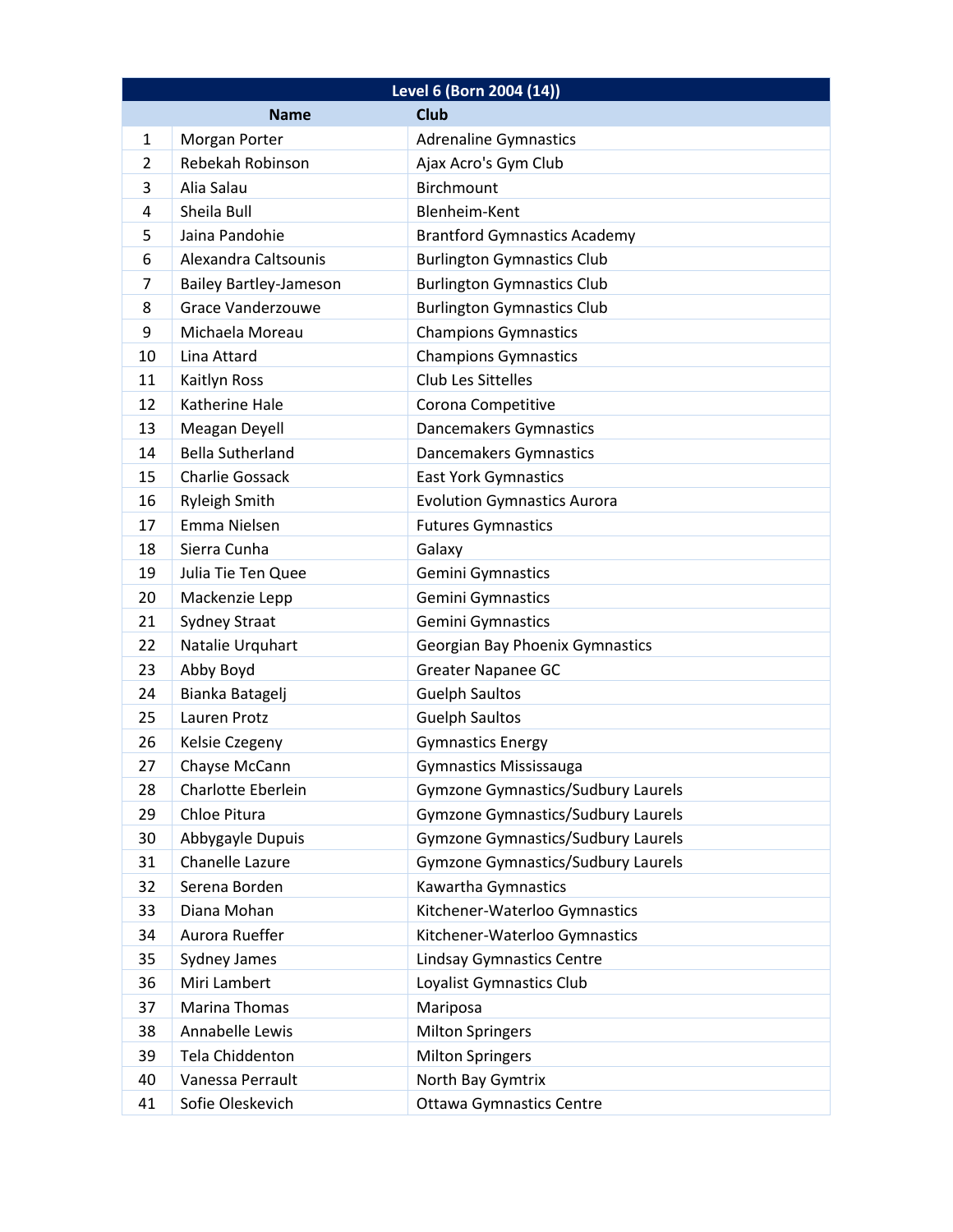| 42               | Cloe Bruce              | <b>Ottawa Gymnastics Centre</b>                |
|------------------|-------------------------|------------------------------------------------|
| 43               | Sienna White            | <b>Ottawa Gymnastics Centre</b>                |
| 44               | Mei MeiMilanovic        | <b>Ottawa Gymnastics Centre</b>                |
| 45               | Jessica Lee             | <b>Ottawa Gymnastics Centre</b>                |
| 46               | Sophie Fudge            | <b>Pickering Athletic Centre</b>               |
| 47               | Jade Symes              | <b>Pickering Athletic Centre</b>               |
| 48               | <b>Kendall Bird</b>     | <b>Pickering Athletic Centre</b>               |
| 49               | Mya Murphy              | <b>Pickering Athletic Centre</b>               |
| 50               | Kolbie Rogers           | <b>Quinte Bay</b>                              |
| 51               | Jaden Gomes             | <b>Revolution Gymnastics And Sports Centre</b> |
| 52               | Quinn Wheldon           | <b>Simcoe Gliders Gymnastics</b>               |
| 53               | <b>Elise Eitel</b>      | St. Thomas Elgin                               |
| 54               | Aliyah Petronski        | <b>Swing Spring Flip</b>                       |
| 55               | Ginger Welch            | Toronto Premier Gym Club                       |
| 56               | Amy Halasz              | Toronto Premier Gym Club                       |
| 57               | Natalie Barton          | <b>Trillium GC</b>                             |
| 58               | Pyper Woodman           | <b>Trillium GC</b>                             |
| 59               | Charlie Payne           | <b>Trillium GC</b>                             |
| 60               | Viktoria Brkic          | <b>Tristar Gymnastics Club</b>                 |
| 61               | Alina Bilenko           | <b>Tristar Gymnastics Club</b>                 |
| 62               | Maija Alberts           | <b>Twisters Gymnastics Club</b>                |
| 63               | Matilda Walker          | University of Toronto                          |
| 64               | Athena Cassano          | Woodbridge Academy of Gymnastics               |
| Alt 1            | <b>Ella Bulley</b>      | <b>TGI</b>                                     |
| Alt <sub>2</sub> | <b>Elise Voskamp</b>    | <b>Loyalist Gymnastics Club</b>                |
| Alt $3$          | <b>Kylie McCutcheon</b> | <b>Georgian Bay Phoenix Gymnastics</b>         |
| Alt 4            | <b>CeliaCianfarani</b>  | <b>Adrenaline Gymnastics</b>                   |
| Alt <sub>5</sub> | <b>Emily McCallum</b>   | <b>Mariposa</b>                                |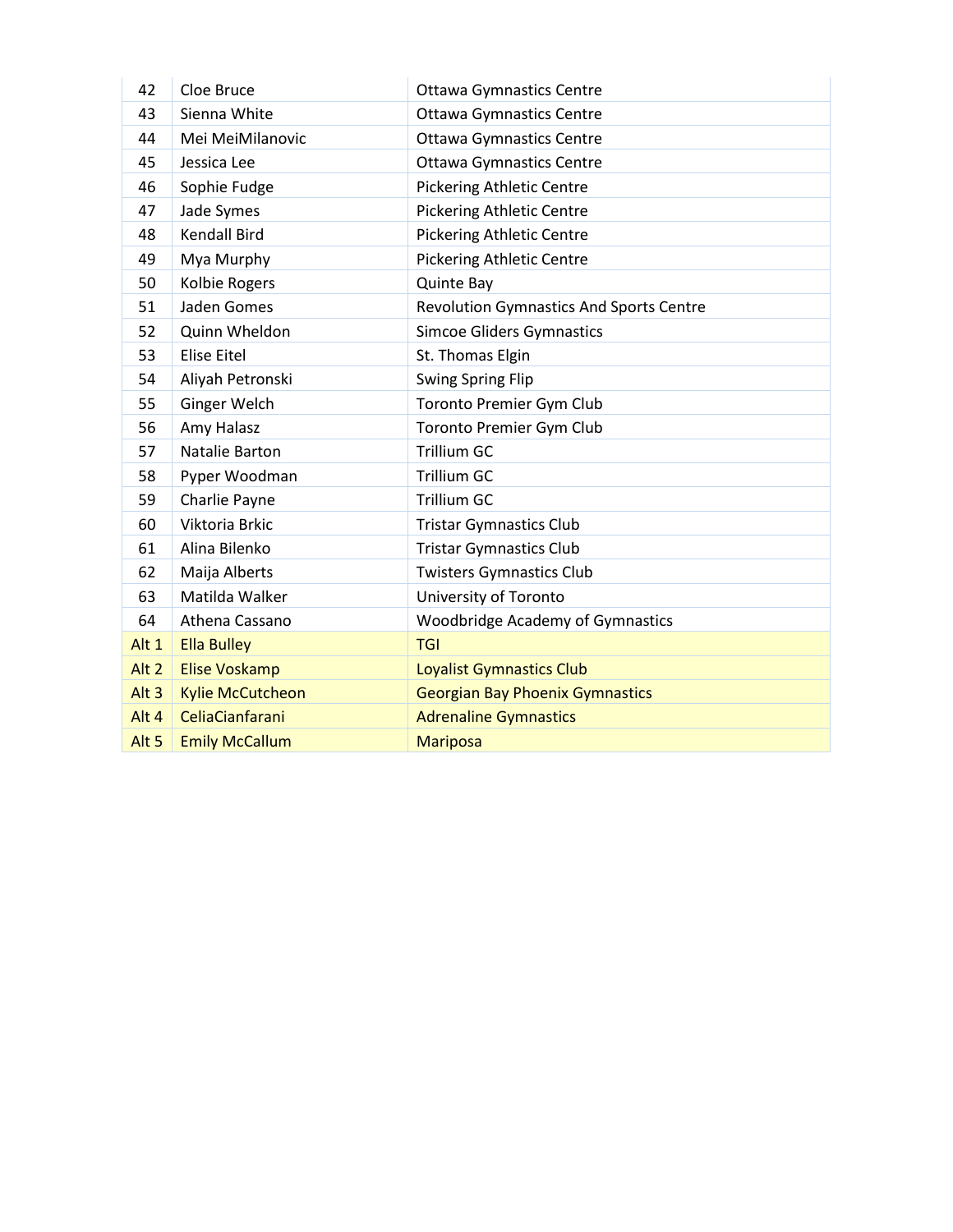| Level 6 (Born 2003 (15)) |                           |                                        |
|--------------------------|---------------------------|----------------------------------------|
|                          | <b>Name</b>               | <b>Club</b>                            |
| $\mathbf{1}$             | Tendo Barbirye            | All Star Sports Centre                 |
| 2                        | Julianna Quijada          | <b>Alliston Gymnastics Club</b>        |
| 3                        | Hannah Fabik              | Birchmount                             |
| 4                        | Dani Preston              | <b>Brockville</b>                      |
| 5                        | Karolina Wawrzyczek       | <b>Champions Gymnastics</b>            |
| 6                        | Elyse Rahiri              | <b>Champions Gymnastics</b>            |
| 7                        | Amy McHugh                | <b>Champions Gymnastics</b>            |
| 8                        | Michaela Namiesviowski    | Corona Competitive                     |
| 9                        | Erika Teeter              | Gemini Gymnastics                      |
| 10                       | Jessica Armstrong         | <b>Global Gymnastics</b>               |
| 11                       | Indigo Kim                | <b>Guelph Saultos</b>                  |
| 12                       | Hannah Fowler             | <b>Gymnastics Energy</b>               |
| 13                       | Ava Tirpko                | <b>Gymnastics Energy</b>               |
| 14                       | Aimee McCurdy             | Kawartha Gymnastics                    |
| 15                       | Ruby Neumann              | <b>Lindsay Gymnastics Centre</b>       |
| 16                       | Elya Wardini              | London Gym Academy                     |
| 17                       | Samantha Watson           | Mariposa                               |
| 18                       | Gloria So                 | Markham Gymnastics Club                |
| 19                       | Ashtynn Caldwell          | Niagara Falls Lightning                |
| 20                       | Taeya Maidich             | <b>Northern Stars</b>                  |
| 21                       | Sophie Ludington          | <b>Ottawa Gymnastics Centre</b>        |
| 22                       | <b>Brooke Pierce</b>      | <b>Ottawa Gymnastics Centre</b>        |
| 23                       | Veronica Merisca          | <b>Pickering Athletic Centre</b>       |
| 24                       | Jessie McGuire            | <b>Pickering Athletic Centre</b>       |
| 25                       | <b>Bridgette D'Ercole</b> | <b>Richmond Hill Gymnastics Club</b>   |
| 26                       | <b>Taryn Strutt</b>       | <b>Swing Spring Flip</b>               |
| 27                       | Hanna Lopes               | <b>T-Dot Tumblers</b>                  |
| 28                       | Paige Cassidy             | <b>Trillium GC</b>                     |
| 29                       | Solana Jimenez            | <b>Tristar Gymnastics Club</b>         |
| 30                       | Kennedy Peddie            | <b>Twisters Gymnastics Club</b>        |
| 31                       | Katrina Sawicki           | <b>Twisters Gymnastics Club</b>        |
| 32                       | Sophie Sullivan           | <b>Twisters Gymnastics Club</b>        |
| Alt 1                    | <b>Katherine Elder</b>    | <b>Pickering Athletic Centre</b>       |
| Alt <sub>2</sub>         | <b>Shaylin Dagama</b>     | <b>Corona Competitive</b>              |
| Alt <sub>3</sub>         | <b>Rachel Hughes</b>      | <b>Pickering Athletic Centre</b>       |
| Alt 4                    | <b>Bella Casemore</b>     | <b>Georgian Bay Phoenix Gymnastics</b> |
| Alt <sub>5</sub>         | <b>Victoria Park</b>      | <b>Champions Gymnastics</b>            |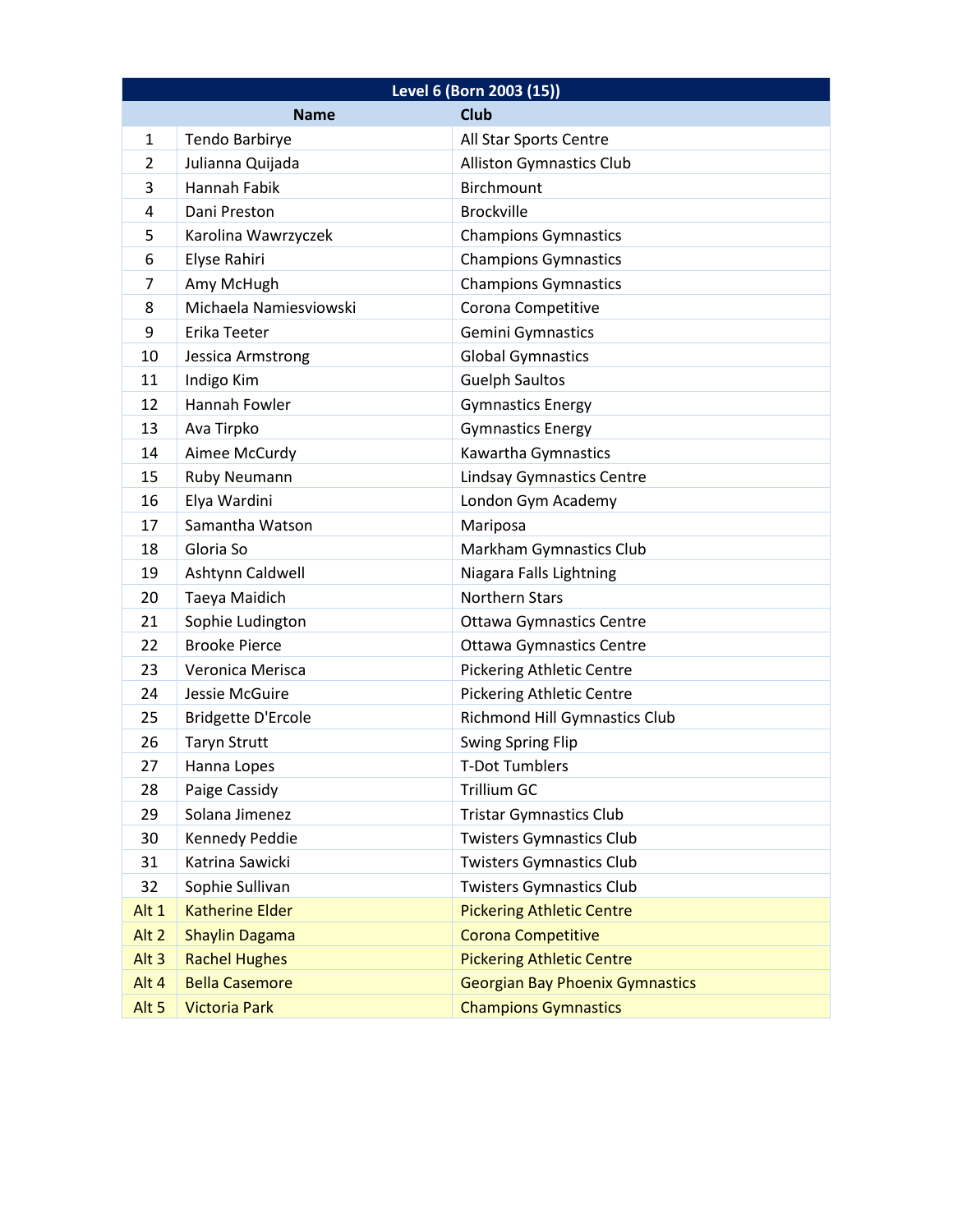| Level 6 (Born 2001 and earlier (16+)) |                            |                                           |  |
|---------------------------------------|----------------------------|-------------------------------------------|--|
|                                       | <b>Club</b><br><b>Name</b> |                                           |  |
| $\mathbf{1}$                          | Megan Van De Bemt          | Alpha Gymnastics Academy                  |  |
| 2                                     | Sara Killins               | <b>Aspire Gymnastics</b>                  |  |
| 3                                     | Alyssa Nordkap             | <b>Barrie Kempettes</b>                   |  |
| 4                                     | Arbor Rush-Wilson          | Birchmount                                |  |
| 5                                     | Mia Chung                  | Birchmount                                |  |
| 6                                     | Christina Smilis           | Birchmount                                |  |
| 7                                     | Erynn Hutchinson           | Bluewater                                 |  |
| 8                                     | Phoebie Elliott            | <b>Burlington Gymnastics Club</b>         |  |
| 9                                     | <b>Grace Earle</b>         | <b>Champions Gymnastics</b>               |  |
| 10                                    | Mikayla Girdler            | Dancemakers Gymnastics                    |  |
| 11                                    | <b>Abbigael Parsons</b>    | <b>Evolution Gymnastics Aurora</b>        |  |
| 12                                    | Rachel O'Dell              | <b>Global Gymnastics</b>                  |  |
| 13                                    | <b>Grace Brindle</b>       | <b>Grand River Gymmies</b>                |  |
| 14                                    | Olivia Pillitteri          | <b>Gymnastics Energy</b>                  |  |
| 15                                    | Cassie Martino             | <b>Gymnastics Mississauga</b>             |  |
| 16                                    | <b>Brielle Charlebois</b>  | <b>Gymzone Gymnastics/Sudbury Laurels</b> |  |
| 17                                    | Hannah Lefton              | <b>Gyros Gymnastics</b>                   |  |
| 18                                    | <b>Charlotte Neumann</b>   | <b>Lindsay Gymnastics Centre</b>          |  |
| 19                                    | <b>Morgan Collins</b>      | Niagara Falls Lightning                   |  |
| 20                                    | Stephanie Lee              | <b>Ottawa Gymnastics Centre</b>           |  |
| 21                                    | Emma Dobson-Takoff         | <b>Ottawa Gymnastics Centre</b>           |  |
| 22                                    | Seynette Turner            | <b>Pulsars Gymnastics Club</b>            |  |
| 23                                    | Hannah Osborne             | Scarborough Gym Elites                    |  |
| 24                                    | Sadbh Doorley              | <b>T-Dot Tumblers</b>                     |  |
| 25                                    | <b>Sydney Campbell</b>     | <b>Trillium GC</b>                        |  |
| 26                                    | Janna Dolson               | <b>Tristar Gymnastics Club</b>            |  |
| 27                                    | <b>Mackenzie Nauss</b>     | Tumblers                                  |  |
| 28                                    | Payton Bottomley           | <b>Twisters Gymnastics Club</b>           |  |
| 29                                    | Alyx Lawrynuik             | <b>Twisters Gymnastics Club</b>           |  |
| 30                                    | <b>Ellis Parsons</b>       | <b>Twisters Gymnastics Club</b>           |  |
| 31                                    | Zoe Belen Brown            | University of Toronto                     |  |
| 32                                    | Caylin Thorburn            | <b>Whitby Gymnastics</b>                  |  |
| Alt 1                                 | <b>Hope Keys</b>           | <b>Kingston Gymnastics</b>                |  |
| Alt <sub>2</sub>                      | Akanksha Guleria           | <b>All Star Sports Centre</b>             |  |
| Alt <sub>3</sub>                      | <b>Devon Bradley</b>       | <b>Ottawa Gymnastics Centre</b>           |  |
| Alt 4                                 | <b>Sarah Morden</b>        | <b>KSG Aurora</b>                         |  |
| Alt <sub>5</sub>                      | <b>Madeline Rinaldi</b>    | <b>Winstars Gymnastics</b>                |  |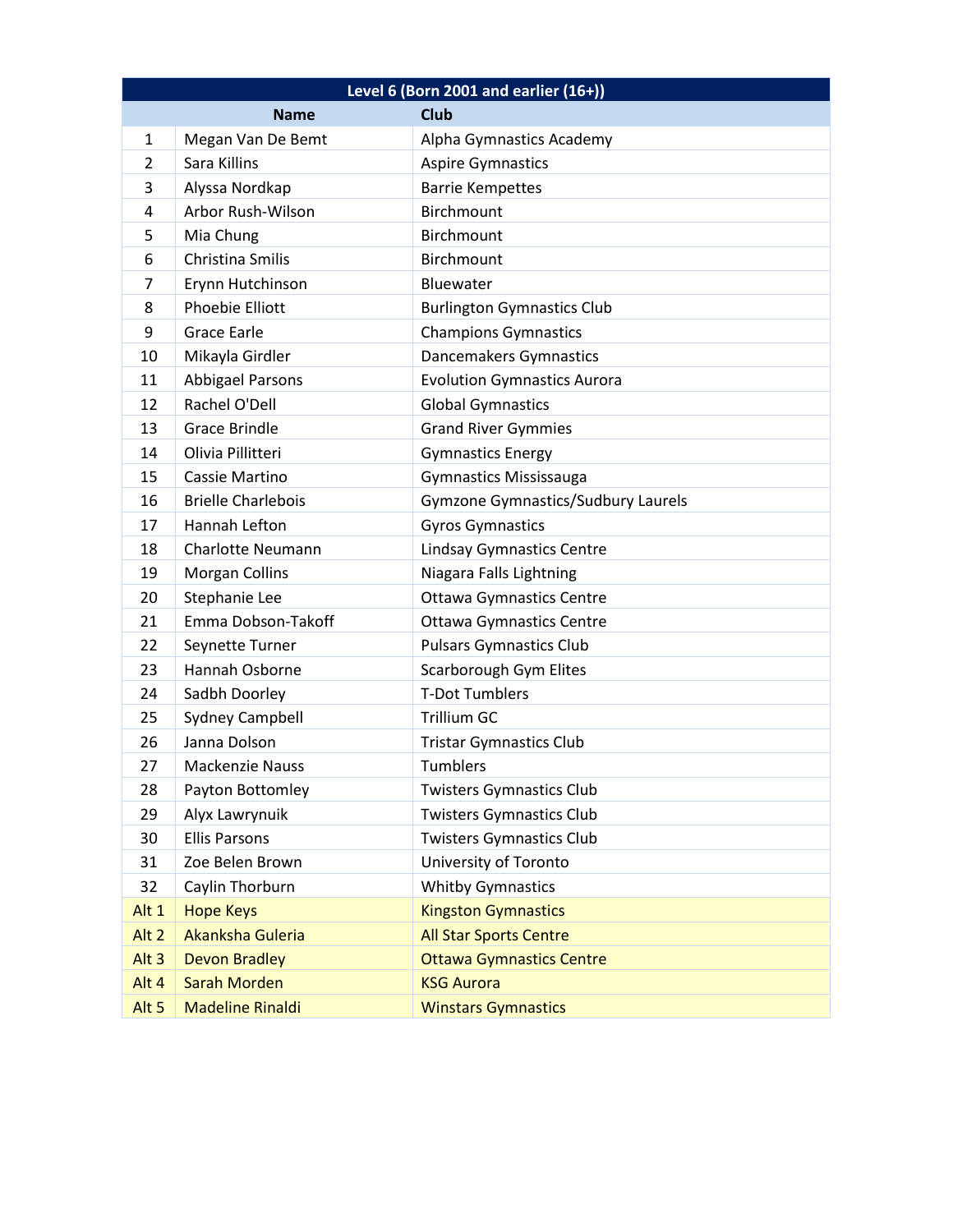| Level 7 (Born 2009(9) & 2008(10)) |                           |                                       |
|-----------------------------------|---------------------------|---------------------------------------|
|                                   | <b>Name</b>               | <b>Club</b>                           |
| $\mathbf{1}$                      | Sofia Di Gennaro          | <b>Adrenaline Gymnastics</b>          |
| $\overline{2}$                    | Anchan Zhou-Moore         | <b>ASF</b>                            |
| 3                                 | <b>Ryann Newton</b>       | <b>Aspire Gymnastics</b>              |
| 4                                 | Caitlyn Villa             | <b>Burlington Gymnastics Club</b>     |
| 5                                 | Deana Rosa                | <b>Burlington Gymnastics Club</b>     |
| 6                                 | Lauren Calbeck            | <b>Burlington Gymnastics Club</b>     |
| $\overline{7}$                    | Nadya Nemes               | <b>Dynamo Gymnastics</b>              |
| 8                                 | Livia Trapsa              | <b>Dynamo Gymnastics</b>              |
| 9                                 | Olivia Bogle              | <b>Dynamo Gymnastics</b>              |
| 10                                | Izabella Lee              | <b>East York Gymnastics</b>           |
| 11                                | Zahara Edwards            | <b>Futures Gymnastics</b>             |
| 12                                | Avery DaSilva             | Galaxy                                |
| 13                                | Kylie Robichaud-Arnold    | Hamilton Gym Academy                  |
| 14                                | Kaitlyn Masse             | Hamilton Gym Academy                  |
| 15                                | Angelina Polegato         | Kanata GymnoSphere                    |
| 16                                | Saige Sommerfreund        | London Gym Academy                    |
| 17                                | <b>Isolde Barton</b>      | Manjak's Gymnastics                   |
| 18                                | Gabrielle Black           | <b>Milton Springers</b>               |
| 19                                | <b>Braylynn Hawthorne</b> | <b>Milton Springers</b>               |
| 20                                | Sydney Snowden            | <b>Oakville Gymnastics Club</b>       |
| 21                                | <b>Brooklyn Couto</b>     | <b>Pulsars Gymnastics Club</b>        |
| 22                                | Annika Magneron           | <b>Rideau Gymnastics</b>              |
| 23                                | Chloe Callo               | <b>Shenderey Gymnastics Institute</b> |
| 24                                | Zoe Hounsell-Gill         | <b>Shenderey Gymnastics Institute</b> |
| 25                                | Ariana Ali Marquez        | <b>Shenderey Gymnastics Institute</b> |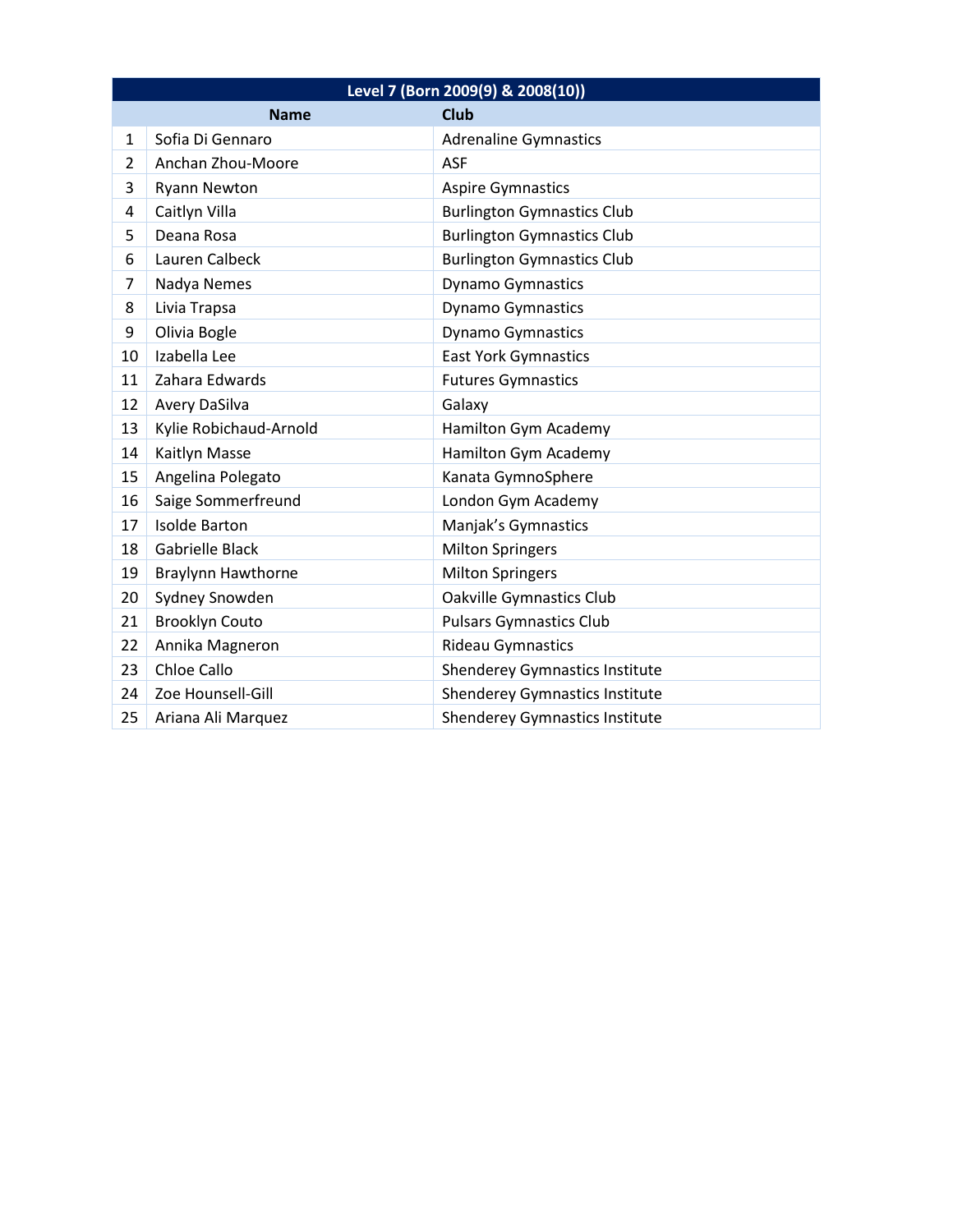| Level 7 (Born 2007(11)) |                          |                                   |
|-------------------------|--------------------------|-----------------------------------|
|                         | <b>Name</b>              | <b>Club</b>                       |
| $\mathbf{1}$            | Sienna Castellanos       | <b>Adrenaline Gymnastics</b>      |
| $\overline{2}$          | Sammy Yasher             | <b>Burlington Gymnastics Club</b> |
| 3                       | Ava Frank                | <b>Burlington Gymnastics Club</b> |
| 4                       | Sydney So                | <b>Discovery Gymnastics Club</b>  |
| 5                       | Myckaela Rosales         | <b>Futures Gymnastics</b>         |
| 6                       | Amanda Springate         | <b>GCGC Gymnastics</b>            |
| $\overline{7}$          | Marisa Stewart           | Gemini Gymnastics                 |
| 8                       | Emi Suzuki               | <b>Gymnastics Energy</b>          |
| 9                       | Kealey Reardon           | <b>Gymnastics Mississauga</b>     |
| 10                      | Morgan Tanner            | <b>Infinity Gymnastics Centre</b> |
| 11                      | Freya Cope               | Kanata GymnoSphere                |
| 12                      | Monica Borrello          | Kanata GymnoSphere                |
| 13                      | Gabriella Vokner         | Manjak's Gymnastics               |
| 14                      | Kaitlyn Tofflemire       | Manjak's Gymnastics               |
| 15                      | Victoria Wong            | Markham Gymnastics Club           |
| 16                      | Olivia Lin               | Markham Gymnastics Club           |
| 17                      | <b>Taijah Titus</b>      | <b>Milton Springers</b>           |
| 18                      | Anastasia Callon         | <b>Milton Springers</b>           |
| 19                      | <b>Bridget McCulligh</b> | Niagara Falls Lightning           |
| 20                      | Alexia Partheniou        | Niagara Falls Lightning           |
| 21                      | Hannah Vanderwal         | Quinte Bay                        |
| 22                      | Angelina Dimov           | Rose City Gymnastics              |
| 23                      | Amber Pisani             | Rose City Gymnastics              |
| 24                      | Liberty McCurdy          | St. Thomas Elgin                  |
| 25                      | Maraal Rahravani-Eng     | <b>T-Dot Tumblers</b>             |
| 26                      | Sarah Furtado            | <b>Trillium GC</b>                |
| 27                      | Marya Melhem             | <b>Tristar Gymnastics Club</b>    |
| 28                      | Ariana Ibit              | Tumblers                          |
| 29                      | Skye Kostaszek           | <b>Twisters Gymnastics Club</b>   |
| 30                      | Isabella Janczewski      | University of Toronto             |
| 31                      | Abigail Gough            | <b>Winstars Gymnastics</b>        |
| 32                      | Camille Bourque          | Xperience                         |
| Alt 1                   | <b>Nylah Miller</b>      | <b>Rose City Gymnastics</b>       |
| Alt <sub>2</sub>        | Mia Spadaccini           | <b>Rideau Gymnastics</b>          |
| Alt <sub>3</sub>        | <b>Ashley Kinsey</b>     | <b>Hamilton Gym Academy</b>       |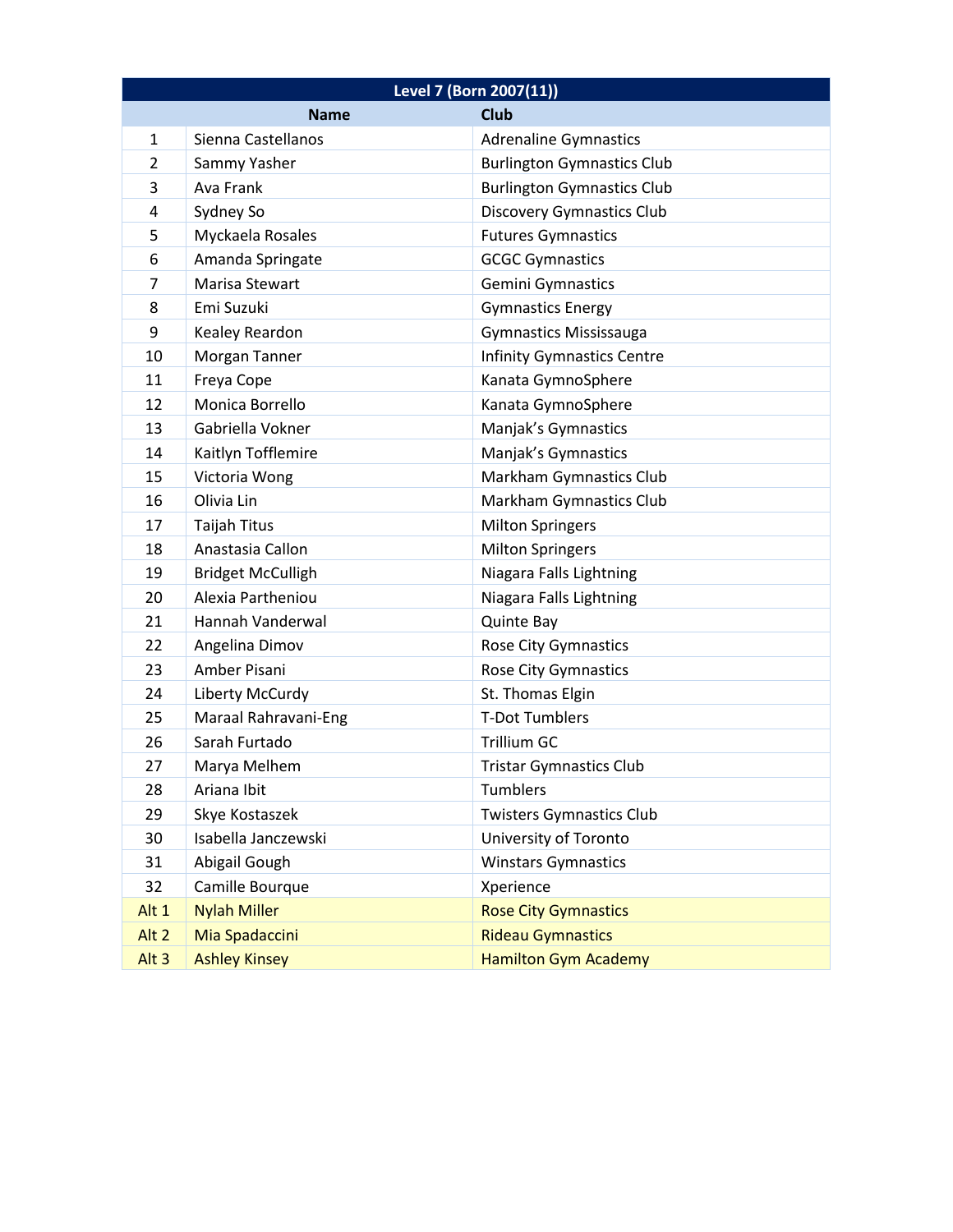| Level 7 (Born 2006(12)) |                             |                                      |
|-------------------------|-----------------------------|--------------------------------------|
|                         | <b>Name</b>                 | <b>Club</b>                          |
| $\mathbf{1}$            | Kayla Shaw                  | All Star Sports Centre               |
| $\overline{2}$          | Katarina Wu                 | <b>Burlington Gymnastics Club</b>    |
| 3                       | Jasmine McIntyre            | <b>Club Les Sittelles</b>            |
| 4                       | Kate Fischer                | <b>Discovery Gymnastics Club</b>     |
| 5                       | Anna Gage                   | <b>East York Gymnastics</b>          |
| 6                       | Freya Stevenson             | <b>Futures Gymnastics</b>            |
| 7                       | Quynn Dedrick               | Galaxy                               |
| 8                       | Emma Campbell               | Gemini Gymnastics                    |
| 9                       | Charlotte Raymond           | <b>Global Gymnastics</b>             |
| 10                      | Riya Acharya                | Gym Magic                            |
| 11                      | <b>Hayley Clark</b>         | Gym Magic                            |
| 12                      | <b>Charlotte Berner</b>     | <b>Gymnastics Energy</b>             |
| 13                      | <b>Avril Sanchez</b>        | <b>Gymnastics Mississauga</b>        |
| 14                      | Madilyn Ferreira            | London Gym Academy                   |
| 15                      | <b>Stella Sakellis</b>      | London Gym Academy                   |
| 16                      | <b>Emma Crowell</b>         | London Gym Academy                   |
| 17                      | <b>Emily Haberer</b>        | Loyalist Gymnastics Club             |
| 18                      | Anne Liu                    | Markham Gymnastics Club              |
| 19                      | Michelle Wei                | <b>Milton Springers</b>              |
| 20                      | Sara Walsh                  | Niagara Acro Cats                    |
| 21                      | Abi Benard                  | Niagara Acro Cats                    |
| 22                      | Olivia Serluca              | Niagara Acro Cats                    |
| 23                      | <b>Cleante Theoret</b>      | <b>Ottawa Gymnastics Centre</b>      |
| 24                      | Demeter Riedmueller         | <b>Ottawa Gymnastics Centre</b>      |
| 25                      | Brianna Aguanno             | <b>Pickering Athletic Centre</b>     |
| 26                      | Addison Othmann             | <b>Pickering Athletic Centre</b>     |
| 27                      | Brea Luu                    | <b>Richmond Hill Gymnastics Club</b> |
| 28                      | Halle Mitchell              | <b>Rose City Gymnastics</b>          |
| 29                      | <b>Grace Williams</b>       | Scarborough Gym Elites               |
| 30                      | <b>Shannon Reid</b>         | <b>Scarborough Gym Elites</b>        |
| 31                      | Haylee Smith                | St. Thomas Elgin                     |
| 32                      | <b>Holly Belbeck</b>        | <b>World Class Gymnastics</b>        |
| Alt 1                   | <b>Abby Connolly</b>        | <b>Alliston Gymnastics Club</b>      |
| Alt <sub>2</sub>        | <b>Mackenzie Rees</b>       | <b>Quinte Bay</b>                    |
| Alt <sub>3</sub>        | <b>Luca Assad</b>           | <b>East York Gymnastics</b>          |
| Alt 4                   | <b>Hope Vanderzouwe</b>     | <b>Burlington Gymnastics Club</b>    |
| Alt <sub>5</sub>        | <b>Alexandra Estabrooks</b> | <b>KSG Aurora</b>                    |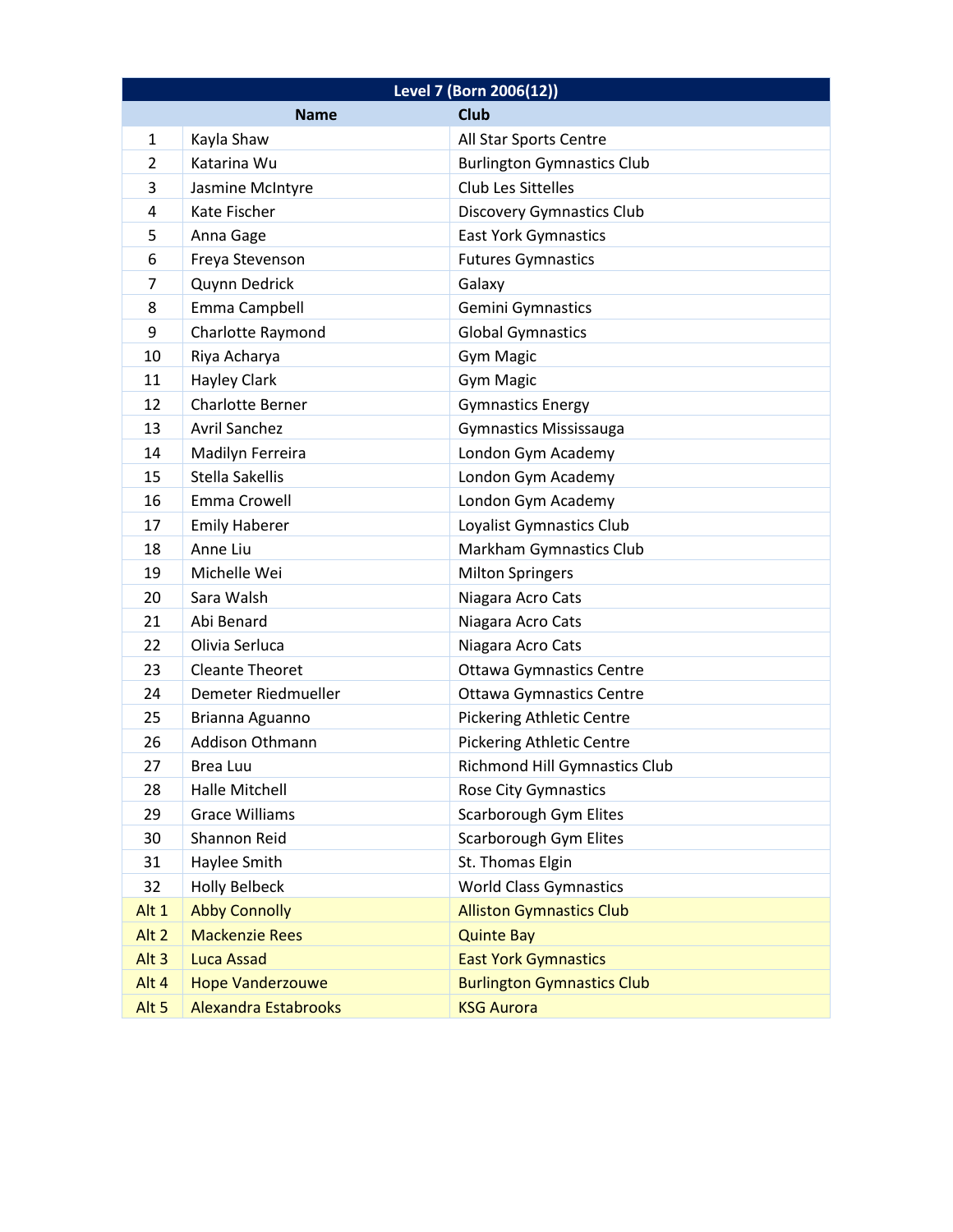| Level 7 (Born 2005(13)) |                             |                                      |
|-------------------------|-----------------------------|--------------------------------------|
|                         | <b>Name</b>                 | <b>Club</b>                          |
| 1                       | Jordyn Somers               | Bluewater                            |
| 2                       | Danielle McNeil             | <b>Champions Gymnastics</b>          |
| 3                       | Sonya Chudaeva              | <b>Discovery Gymnastics Club</b>     |
| 4                       | Kylie Sieradzki             | <b>Discovery Gymnastics Club</b>     |
| 5                       | Luma Marques                | <b>Discovery Gymnastics Club</b>     |
| 6                       | Piper LeBlanc               | <b>Dynamo Gymnastics</b>             |
| 7                       | Greta Lin                   | <b>East York Gymnastics</b>          |
| 8                       | Eleni Neal                  | Forest City Gym Club                 |
| 9                       | Daisy King                  | <b>Futures Gymnastics</b>            |
| 10                      | Zoe Ruff                    | <b>Futures Gymnastics</b>            |
| 11                      | Alysha Hagstrom             | Galaxy                               |
| 12                      | Sophie Kerr                 | <b>Global Gymnastics</b>             |
| 13                      | <b>Tia Ramirez</b>          | <b>Gym Magic</b>                     |
| 14                      | Ella Alford                 | <b>Gym Magic</b>                     |
| 15                      | Dahlia Luong                | Hamilton Gym Academy                 |
| 16                      | Aurora Gibb                 | Kawartha Gymnastics                  |
| 17                      | <b>Beyard Lawrence</b>      | Kitchener-Waterloo Gymnastics        |
| 18                      | Taylor-Anne Towle           | Manjak's Gymnastics                  |
| 19                      | Kali Elliott                | Niagara Acro Cats                    |
| 20                      | Sophie Passifume            | <b>Richmond Hill Gymnastics Club</b> |
| 21                      | Maya Joaquin                | Scarborough Gym Elites               |
| 22                      | <b>Tess Crombeen</b>        | Toronto Premier Gym Club             |
| 23                      | Maeve McSweeney             | Toronto Premier Gym Club             |
| 24                      | Lindsey Gill                | <b>Tristar Gymnastics Club</b>       |
| 25                      | Meg Varden                  | Tumblers                             |
| 26                      | <b>Isabelle Schnack</b>     | <b>Twisters Gymnastics Club</b>      |
| 27                      | <b>Elise Noack</b>          | <b>Twisters Gymnastics Club</b>      |
| 28                      | Zoe Safran                  | University of Toronto                |
| 29                      | Jacqueline Adamo            | University of Toronto                |
| 30                      | <b>Hailey Pollinger</b>     | <b>Winstars Gymnastics</b>           |
| 31                      | Nao Miller                  | <b>Winstars Gymnastics</b>           |
| 32                      | Heyleigh Degeer             | Xperience                            |
| Alt 1                   | <b>Melissa Gagnon-Wease</b> | <b>Forest City Gym Club</b>          |
| Alt <sub>2</sub>        | <b>Lexi Clark</b>           | <b>Aspire Gymnastics</b>             |
| Alt <sub>3</sub>        | <b>Elyssa Ross</b>          | <b>Gymnastics Mississauga</b>        |
| Alt 4                   | Anyssa Jurcic               | <b>World Class Gymnastics</b>        |
| Alt <sub>5</sub>        | <b>Delaney Passero</b>      | Niagara Falls Lightning              |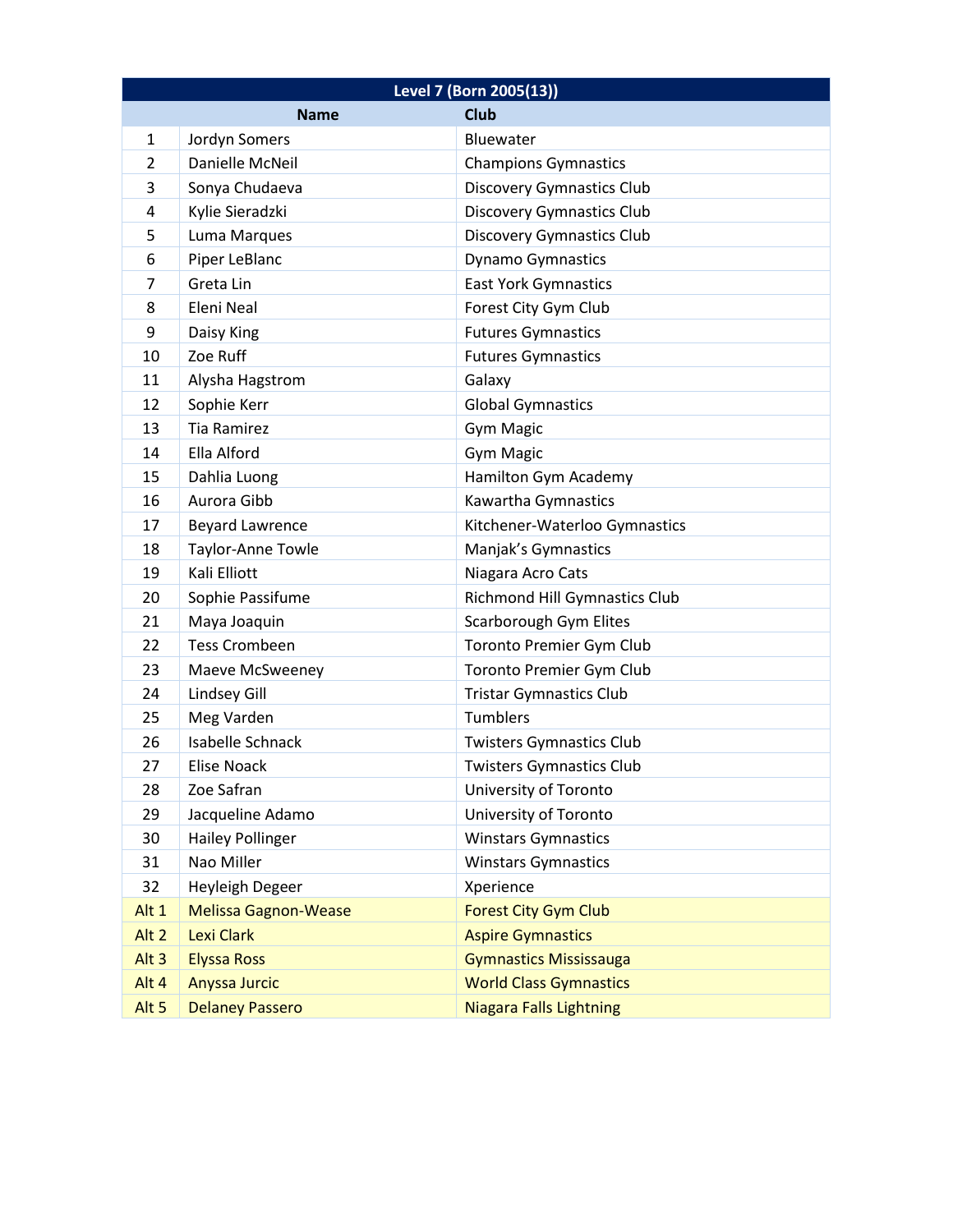| Level 7 (Born 2004(14)) |                             |                                         |
|-------------------------|-----------------------------|-----------------------------------------|
|                         | <b>Name</b>                 | <b>Club</b>                             |
| $\mathbf{1}$            | <b>Audrey Calderon</b>      | Ajax Acro's Gym Club                    |
| $\overline{2}$          | <b>Hailey Gaulton</b>       | Bluewater                               |
| 3                       | Erika Chisholm              | <b>Burlington Gymnastics Club</b>       |
| 4                       | Alayna Kirkwood             | <b>Champions Gymnastics</b>             |
| 5                       | <b>Tayah Davies</b>         | Dancemakers Gymnastics                  |
| 6                       | Carissa Armorer             | Galaxy                                  |
| 7                       | Lia Kaiser                  | Gemini Gymnastics                       |
| 8                       | Samantha Horvath            | Gemini Gymnastics                       |
| 9                       | Dez Bisschops               | Gemini Gymnastics                       |
| 10                      | Abby Stewart                | Gemini Gymnastics                       |
| 11                      | Kala Bain                   | Gemini Gymnastics                       |
| 12                      | Mya Graham                  | <b>Global Gymnastics</b>                |
| 13                      | Caidance Tuite              | Gym Magic                               |
| 14                      | Jazmine Deveau              | <b>Gymnastics Energy</b>                |
| 15                      | <b>Elizabeth Baker</b>      | <b>Gymnastics Energy</b>                |
| 16                      | Angel Perez                 | <b>High Flyers Gymnastics</b>           |
| 17                      | Juliette Abrioux            | Kawartha Gymnastics                     |
| 18                      | Alison Brown                | London Gym Academy                      |
| 19                      | <b>Madison Baird</b>        | Loyalist Gymnastics Club                |
| 20                      | Daniella Silvestre          | <b>Milton Springers</b>                 |
| 21                      | Alyssa Moorehead            | <b>Swing Spring Flip</b>                |
| 22                      | Nila D'Emilio               | <b>Synergy Gymnastics</b>               |
| 23                      | Melissa Bessette            | <b>Synergy Gymnastics</b>               |
| 24                      | Bianca Aghar                | <b>T-Dot Tumblers</b>                   |
| 25                      | Emma O'Brien                | <b>T-Dot Tumblers</b>                   |
| 26                      | Sofia Bubniak               | TGI                                     |
| 27                      | Koko Kumazawa               | <b>TGI</b>                              |
| 28                      | Taya Cosby                  | <b>Toronto Premier Gym Club</b>         |
| 29                      | Michelle-Rose Berube-Conway | Tumblers                                |
| 30                      | <b>Brie Kostaszek</b>       | <b>Twisters Gymnastics Club</b>         |
| 31                      | Cecilia Peon                | University of Toronto                   |
| 32                      | Julianne Scott              | <b>World Class Gymnastics</b>           |
| Alt 1                   | <b>Kaideonna Glassow</b>    | <b>Discovery Gymnastics Club</b>        |
| Alt <sub>2</sub>        | <b>Neve Desjardins</b>      | <b>Pulsars Gymnastics Club</b>          |
| Alt <sub>3</sub>        | <b>Danielle Baio</b>        | <b>Global Gymnastics</b>                |
| Alt 4                   | <b>Alyssa Frotten</b>       | <b>Dancemakers Gymnastics</b>           |
| Alt <sub>5</sub>        | Katia Dombrovski            | <b>Woodbridge Academy of Gymnastics</b> |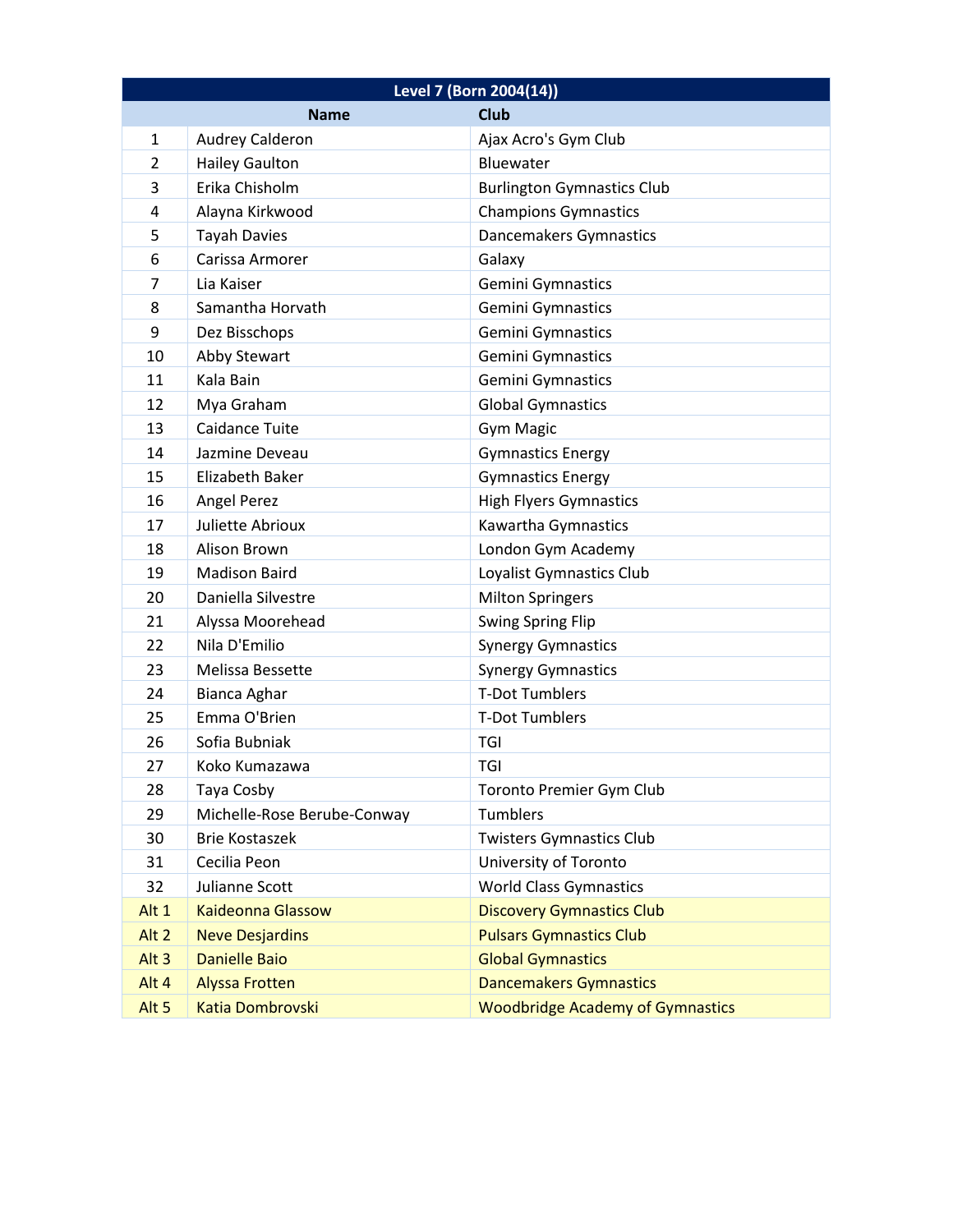| Level 7 (Born 2003(15)) |                          |                                         |
|-------------------------|--------------------------|-----------------------------------------|
|                         | <b>Name</b>              | <b>Club</b>                             |
| 1                       | Sara Luciani             | <b>Brantford Gymnastics Academy</b>     |
| $\overline{2}$          | <b>Elizabeth Murdock</b> | <b>Champions Gymnastics</b>             |
| 3                       | Janique Boulet           | <b>Club Les Sittelles</b>               |
| 4                       | Gabrielle Bonneville     | <b>Club Les Sittelles</b>               |
| 5                       | <b>Emilie Miller</b>     | Gemini Gymnastics                       |
| 6                       | Libby Walker             | <b>Glendon Gymnastics</b>               |
| 7                       | <b>Brooklynn Gillmor</b> | <b>Grand River Gymmies</b>              |
| 8                       | Jaida MacPherson         | Gym Magic                               |
| 9                       | Kayla Bent               | <b>Gym Magic</b>                        |
| 10                      | Sarah LaBarge            | Hamilton Gym Academy                    |
| 11                      | <b>Lindsey Soltes</b>    | Hamilton Wentworth Regionettes          |
| 12                      | <b>Grace Weaver</b>      | Hamilton Wentworth Regionettes          |
| 13                      | Laura Hamilton           | Hamilton Wentworth Regionettes          |
| 14                      | <b>Rachel Nichols</b>    | Hanover Aerials Gymnastics Club         |
| 15                      | Kristen Driver           | Manjak's Gymnastics                     |
| 16                      | Mattea Wafelbakker       | Mariposa                                |
| 17                      | Alika Elliott            | Niagara Acro Cats                       |
| 18                      | Avery LeBrasseur         | Niagara Acro Cats                       |
| 19                      | Lucie Robert             | <b>Ottawa Gymnastics Centre</b>         |
| 20                      | Emma Gray                | <b>Ottawa Gymnastics Centre</b>         |
| 21                      | Mackenzie Horsfall       | <b>Pickering Athletic Centre</b>        |
| 22                      | <b>Brooklyn Fralic</b>   | <b>Pickering Athletic Centre</b>        |
| 23                      | Leiah Nay                | <b>Richmond Hill Gymnastics Club</b>    |
| 24                      | Sadie Gowlett            | Sault Ste Marie Gymnastics Club         |
| 25                      | Victoria Burgess         | <b>Twisters Gymnastics Club</b>         |
| 26                      | Ali Nielissen            | <b>Whitby Gymnastics</b>                |
| 27                      | Rachel Hunter            | <b>Whitby Gymnastics</b>                |
| 28                      | Jaida Ball               | <b>Winstars Gymnastics</b>              |
| 29                      | Julia Tsaknis            | <b>Woodbridge Academy of Gymnastics</b> |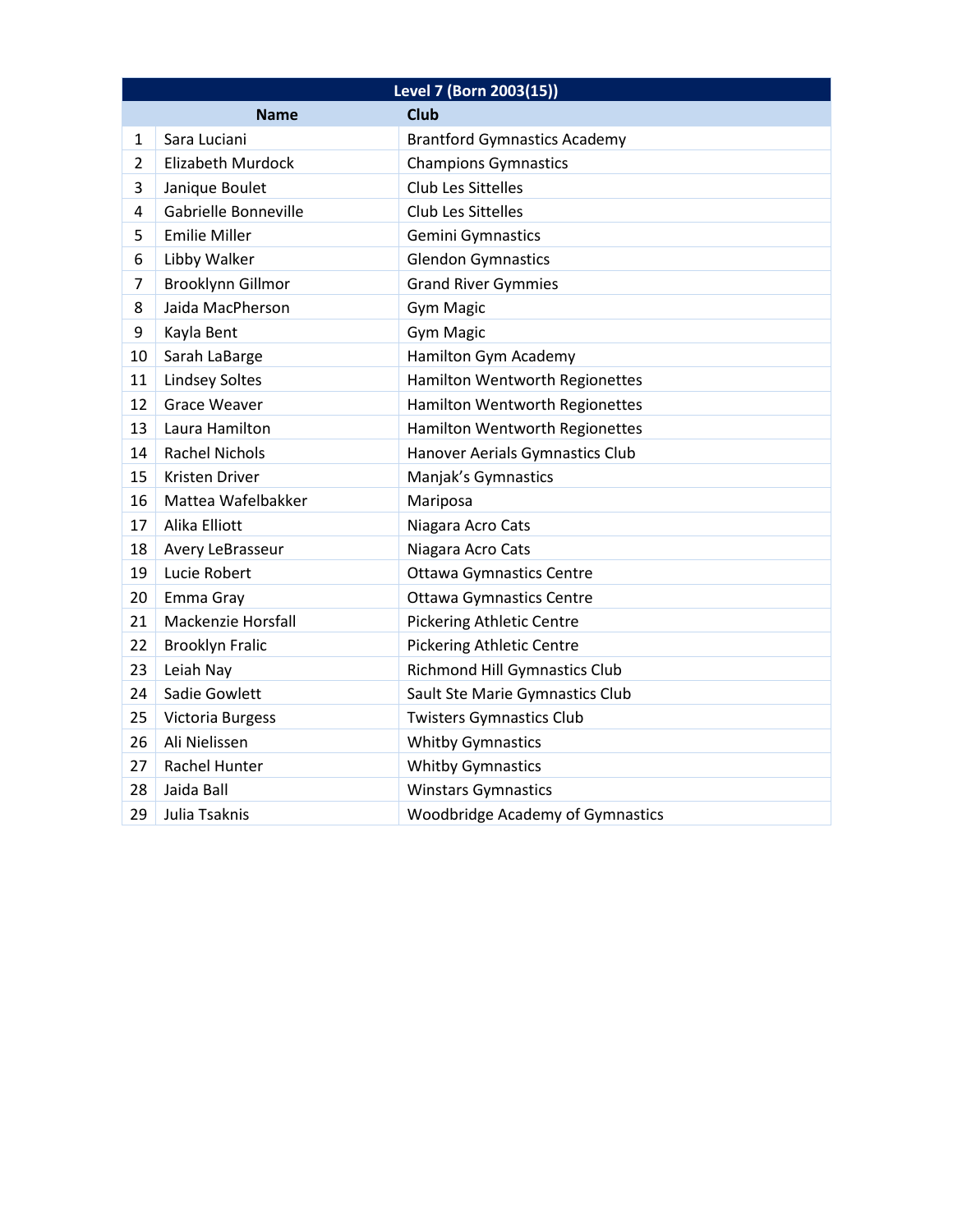| Level 7 (Born 2002 and earlier $(16+)$ ) |                            |                                           |
|------------------------------------------|----------------------------|-------------------------------------------|
|                                          | <b>Name</b>                | <b>Club</b>                               |
| $\mathbf{1}$                             | <b>Cassidy Metcalf</b>     | <b>Alliston Gymnastics Club</b>           |
| 2                                        | Victoria Simard            | <b>Cornwall Gymnastics club</b>           |
| 3                                        | Amelia Arciszewski         | Dancemakers Gymnastics                    |
| 4                                        | Jessica Reid               | Gemini Gymnastics                         |
| 5                                        | Esmé Higgon                | <b>GW Elites</b>                          |
| 6                                        | Hanano Campanella          | <b>Gym Magic</b>                          |
| 7                                        | Jia Di Renzo-Baty          | <b>Gymnastics Energy</b>                  |
| 8                                        | <b>Emilie Hamilton</b>     | <b>Gymnastics Energy</b>                  |
| 9                                        | Paige Norton               | <b>Gymnastics Energy</b>                  |
| 10                                       | <b>Rachel Genovese</b>     | <b>Gymnastics Mississauga</b>             |
| 11                                       | <b>Renee Blais</b>         | <b>Gymzone Gymnastics/Sudbury Laurels</b> |
| 12                                       | Jordan Battaglia           | <b>Gyros Gymnastics</b>                   |
| 13                                       | Alexa Giannini             | <b>Gyros Gymnastics</b>                   |
| 14                                       | Andi Rahn                  | Hanover Aerials Gymnastics Club           |
| 15                                       | Rowan Picard               | Loyalist Gymnastics Club                  |
| 16                                       | Mia Levstik                | <b>Milton Springers</b>                   |
| 17                                       | Grace Gorman               | <b>Ottawa Gymnastics Centre</b>           |
| 18                                       | Erika Meyerovich           | <b>Ottawa Gymnastics Centre</b>           |
| 19                                       | <b>Teagan Caulfield</b>    | <b>Quinte Bay</b>                         |
| 20                                       | Kira Nishidera             | <b>Richmond Hill Gymnastics Club</b>      |
| 21                                       | Caitlynn Panourgias        | Scarborough Gym Elites                    |
| 22                                       | Chiara Diberto             | <b>Shenderey Gymnastics Institute</b>     |
| 23                                       | Gwyneth Jones              | <b>Shenderey Gymnastics Institute</b>     |
| 24                                       | Carsyn Cassidy             | <b>Swing Spring Flip</b>                  |
| 25                                       | Samantha Kunst-Pacheco     | <b>Twisters Gymnastics Club</b>           |
| 26                                       | Jessica Giles              | <b>Twisters Gymnastics Club</b>           |
| 27                                       | Vanessa Liu                | University of Toronto                     |
| 28                                       | Lauren Fong- Hollohan      | University of Toronto                     |
| 29                                       | Lia Holdsworth             | <b>Whitby Gymnastics</b>                  |
| 30                                       | Portia RainSchatz          | <b>Winstars Gymnastics</b>                |
| 31                                       | Lucero Paltin              | Woodbridge Academy of Gymnastics          |
| 32                                       | Morgan Aulenbach           | Xperience                                 |
| Alt 1                                    | <b>Kamryn Grant</b>        | <b>Gymnastics Mississauga</b>             |
| Alt <sub>2</sub>                         | <b>Reese Bottos</b>        | <b>Hamilton Wentworth Regionettes</b>     |
| Alt <sub>3</sub>                         | <b>Kate Beausaert</b>      | <b>Alliston Gymnastics Club</b>           |
| Alt 4                                    | <b>Megan Gooch</b>         | <b>Blenheim-Kent</b>                      |
| Alt <sub>5</sub>                         | <b>Christine VanNooten</b> | <b>Blenheim-Kent</b>                      |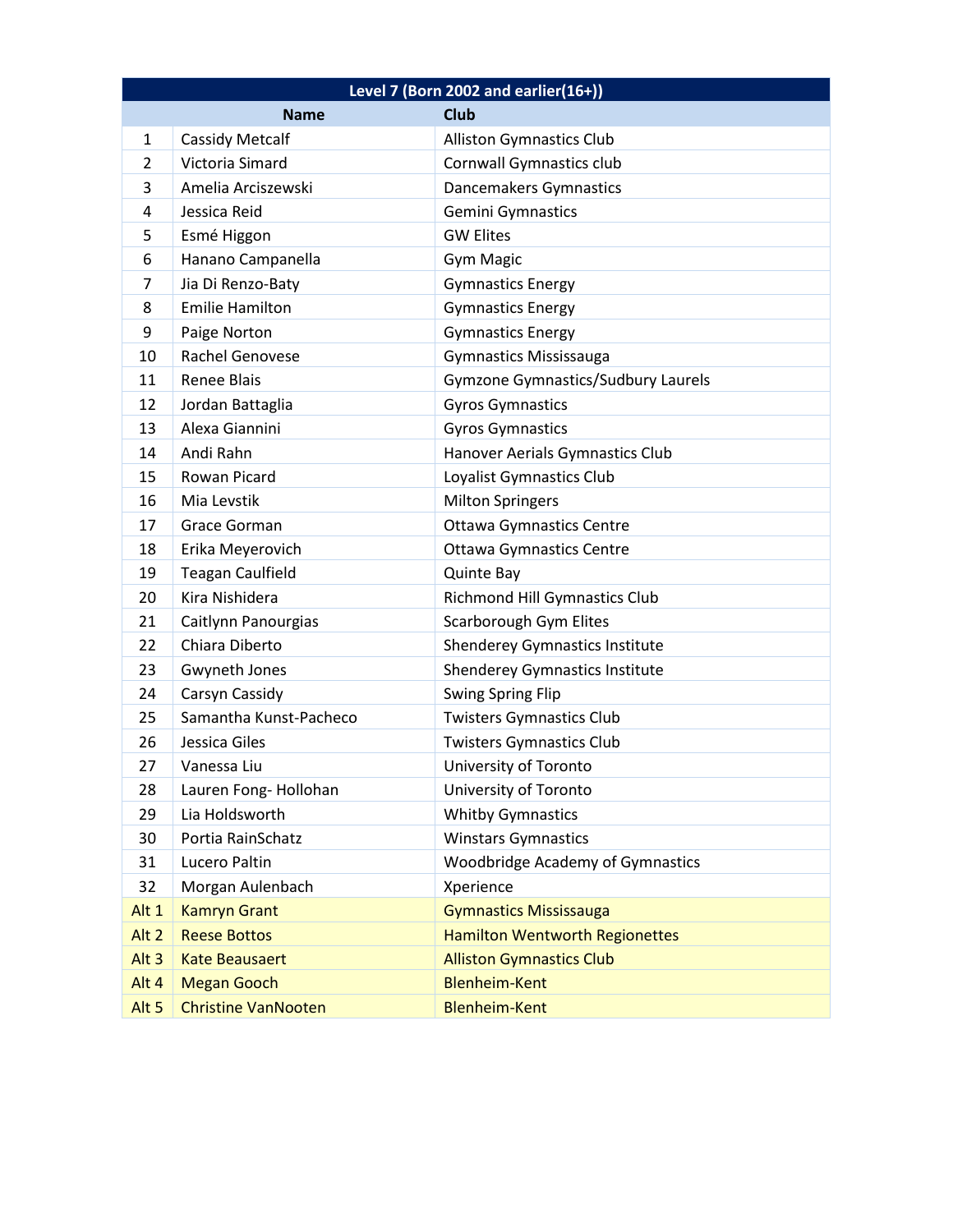| Level 8 (Born 2009(9) & 2008(10)) |                    |                     |
|-----------------------------------|--------------------|---------------------|
|                                   | <b>Name</b>        | Club                |
|                                   | Gabriella Graniero | Manjak's Gymnastics |

| Level 8 (Born 2007(11) & 2006(12)) |                        |                                                |  |
|------------------------------------|------------------------|------------------------------------------------|--|
| <b>Club</b><br><b>Name</b>         |                        |                                                |  |
| $\mathbf{1}$                       | Kennedi Dube           | <b>Adrenaline Gymnastics</b>                   |  |
| $\overline{2}$                     | Natalie Nogueira       | <b>Alliston Gymnastics Club</b>                |  |
| 3                                  | <b>Taylor Merkir</b>   | <b>Brantford Gymnastics Academy</b>            |  |
| 4                                  | Kirah Stortini         | <b>Burlington Gymnastics Club</b>              |  |
| 5                                  | Abigail Geneau         | <b>Burlington Gymnastics Club</b>              |  |
| 6                                  | Kayla Coppens          | <b>Burlington Gymnastics Club</b>              |  |
| 7                                  | Aryanna Hatami-Fardy   | <b>Burlington Gymnastics Club</b>              |  |
| 8                                  | Aime MacNeil           | <b>Dynamo Gymnastics</b>                       |  |
| 9                                  | Noella Price           | <b>Futures Gymnastics</b>                      |  |
| 10                                 | <b>Ellie Kotsos</b>    | <b>Futures Gymnastics</b>                      |  |
| 11                                 | Cadey Williamson       | Galaxy                                         |  |
| 12                                 | Aliya Maciejko         | Galaxy                                         |  |
| 13                                 | Meagan Kennedy         | <b>Gemini Gymnastics</b>                       |  |
| 14                                 | Nyah Creary            | <b>Gemini Gymnastics</b>                       |  |
| 15                                 | Jade Dawkins           | <b>Gold Medal Gymnastics</b>                   |  |
| 16                                 | <b>Brooklyn Sanger</b> | <b>Grand River Gymmies</b>                     |  |
| 17                                 | <b>Abbey Harris</b>    | <b>Gymnastics Energy</b>                       |  |
| 18                                 | Jasmine Griese         | <b>Gymnastics Energy</b>                       |  |
| 19                                 | Savannah Barbosa       | <b>Gyros Gymnastics</b>                        |  |
| 20                                 | Raphaelle Bernier      | Hamilton Wentworth Regionettes                 |  |
| 21                                 | Julia Vastano          | Hamilton Wentworth Regionettes                 |  |
| 22                                 | Olivia Toy             | Manjak's Gymnastics                            |  |
| 23                                 | Abby Stretch           | Manjak's Gymnastics                            |  |
| 24                                 | Keira Still            | Manjak's Gymnastics                            |  |
| 25                                 | Morgan Wigle           | Manjak's Gymnastics                            |  |
| 26                                 | Helen Resmer           | <b>Ottawa Gymnastics Centre</b>                |  |
| 27                                 | Kira Costen            | <b>Revolution Gymnastics And Sports Centre</b> |  |
| 28                                 | Norah Quinn            | <b>Richmond Hill Gymnastics Club</b>           |  |
| 29                                 | Amy Robins             | <b>Rose City Gymnastics</b>                    |  |
| 30                                 | Daisy Allain           | <b>Shenderey Gymnastics Institute</b>          |  |
| 31                                 | Marli Gonsalves        | <b>Tristar Gymnastics Club</b>                 |  |
| 32                                 | Aleksandra Weiler      | <b>Twisters Gymnastics Club</b>                |  |
| Alt 1                              | <b>Addison Ward</b>    | <b>Northern Stars</b>                          |  |
| Alt <sub>2</sub>                   | Natasha Zaborski       | <b>Manjak's Gymnastics</b>                     |  |
| Alt <sub>3</sub>                   | <b>Ella Carriere</b>   | <b>Oakville Gymnastics Club</b>                |  |
| Alt 4                              | <b>Alannah Curley</b>  | <b>Dynamo Gymnastics</b>                       |  |
| Alt <sub>5</sub>                   | <b>Ava Grahn</b>       | <b>Cambridge Kips</b>                          |  |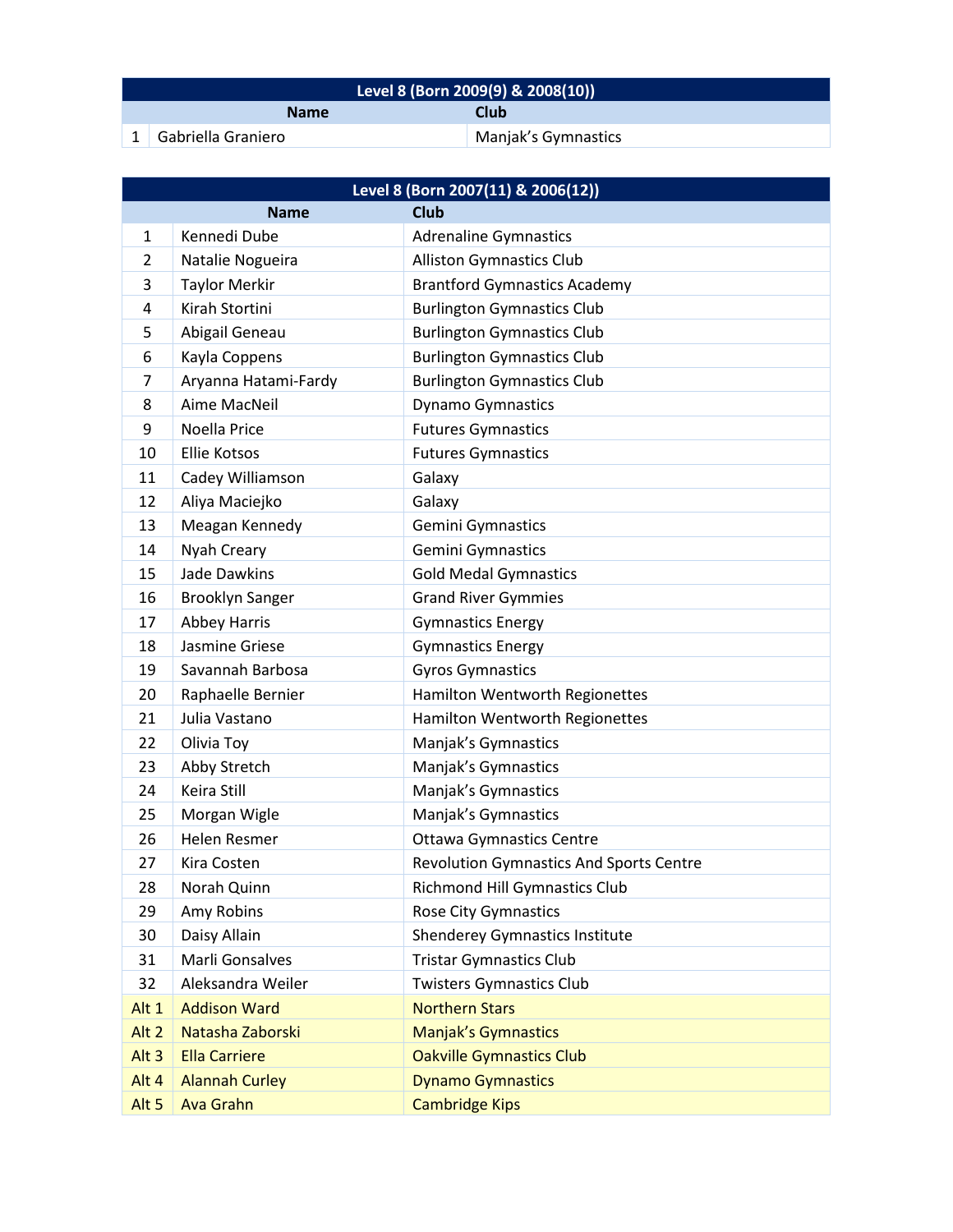| Level 8 (Born 2005(13)) |                        |                                   |
|-------------------------|------------------------|-----------------------------------|
|                         | <b>Name</b>            | <b>Club</b>                       |
| $\mathbf{1}$            | Simona Marchetti       | <b>Adrenaline Gymnastics</b>      |
| $\overline{2}$          | Ava Arsenault          | Aereo Gymnastics Club             |
| 3                       | Lyla D'Andrea          | Bluewater                         |
| 4                       | Georgia Brunetti       | <b>Burlington Gymnastics Club</b> |
| 5                       | Natalie McCrudden      | Cambridge Kips                    |
| 6                       | Ella Martel            | Corona Competitive                |
| 7                       | Kiersten Scherer       | <b>Dynamo Gymnastics</b>          |
| 8                       | Marley MacKinnon       | <b>East York Gymnastics</b>       |
| 9                       | Rebekah Jones          | <b>Futures Gymnastics</b>         |
| 10                      | Ava Stewart            | Gemini Gymnastics                 |
| 11                      | Erica Gibson           | <b>Glendon Gymnastics</b>         |
| 12                      | <b>Rachel Gibson</b>   | <b>Glendon Gymnastics</b>         |
| 13                      | Portia Dryden          | <b>Global Gymnastics</b>          |
| 14                      | <b>Brooke Reader</b>   | <b>Gold Medal Gymnastics</b>      |
| 15                      | Adia Kettle            | <b>Gym Magic</b>                  |
| 16                      | Ashley Redmond         | <b>Gymnastics Mississauga</b>     |
| 17                      | Jiselle Manalo         | <b>Milton Springers</b>           |
| 18                      | Ella Power             | <b>Milton Springers</b>           |
| 19                      | Morgan White           | <b>Milton Springers</b>           |
| 20                      | <b>Taylor Spalding</b> | <b>Oakville Gymnastics Club</b>   |
| 21                      | Sophia Paris           | <b>Oakville Gymnastics Club</b>   |
| 22                      | Zoe Connelly           | <b>Oakville Gymnastics Club</b>   |
| 23                      | Darby Quinn            | <b>Oakville Gymnastics Club</b>   |
| 24                      | Alyssa Rampersad       | <b>Oakville Gymnastics Club</b>   |
| 25                      | Ava Wilson             | <b>Pickering Athletic Centre</b>  |
| 26                      | <b>Tralee Coleman</b>  | Shenderey Gymnastics Institute    |
| 27                      | Cadence Hardwick       | St. Thomas Elgin                  |
| 28                      | Makenna Lau            | <b>Tristar Gymnastics Club</b>    |
| 29                      | Nevyn Gould            | <b>Tristar Gymnastics Club</b>    |
| 30                      | Jessica Mallett        | Tumblers                          |
| 31                      | Tiana Lombardo         | <b>Ultimate Gymnastics</b>        |
| 32                      | Maya Huynh             | University of Toronto             |
| Alt 1                   | <b>Afeelya Young</b>   | <b>Gymnastic Giants</b>           |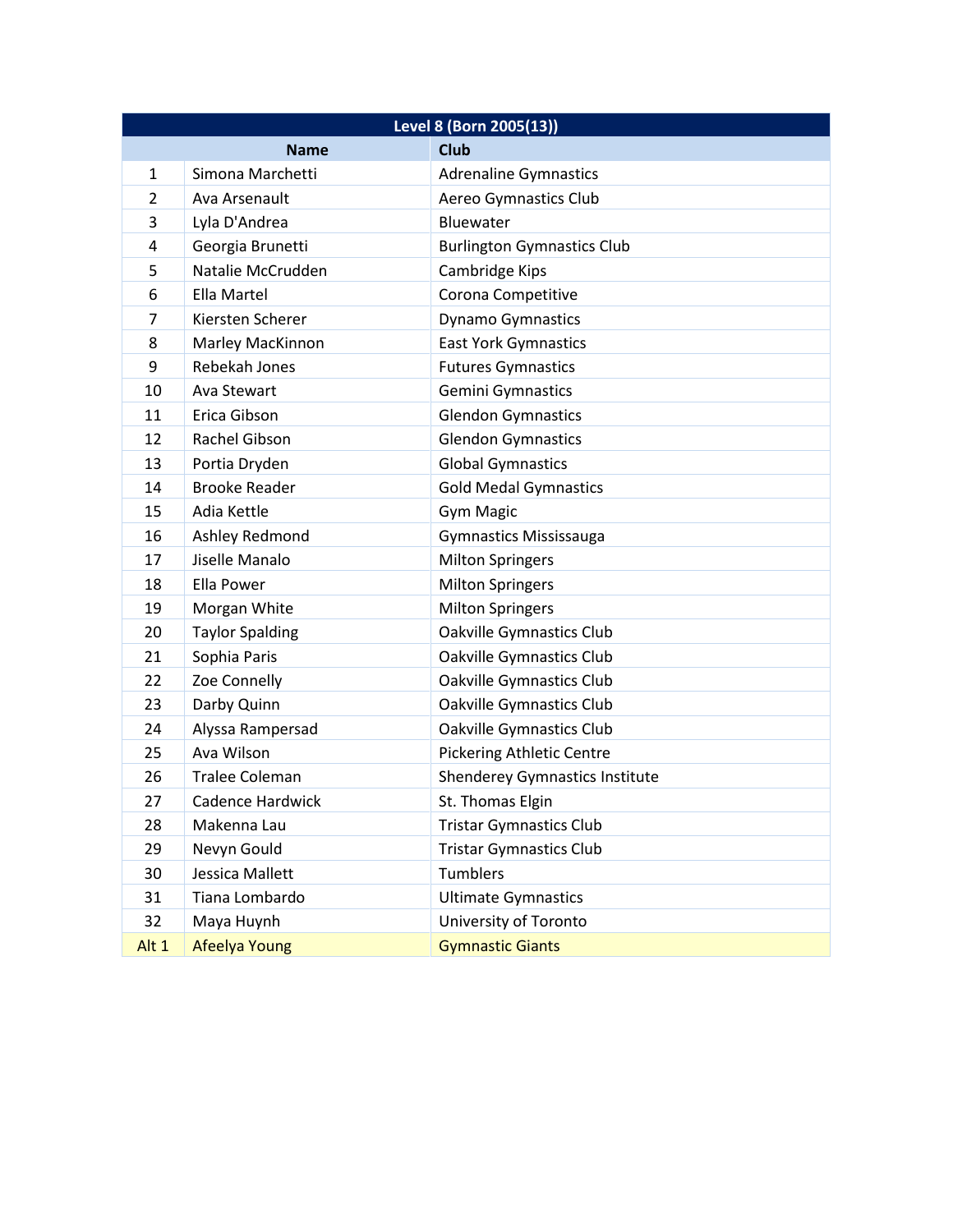|              |                            | Level 8 (Born 2004(14))                        |
|--------------|----------------------------|------------------------------------------------|
|              | <b>Name</b>                | <b>Club</b>                                    |
| $\mathbf{1}$ | Sofia Cosentino            | <b>Adrenaline Gymnastics</b>                   |
| 2            | <b>Faith Ruber</b>         | Aereo Gymnastics Club                          |
| 3            | <b>Wren Picco</b>          | <b>Alliston Gymnastics Club</b>                |
| 4            | Anna Kistulinec            | Blenheim-Kent                                  |
| 5            | Shea Skinn-Wai             | <b>Bluewater</b>                               |
| 6            | <b>Trinity Morningstar</b> | Bluewater                                      |
| 7            | <b>Gabrielle Bailey</b>    | Dynamo Gymnastics                              |
| 8            | Maryn Low                  | <b>Evolution Gymnastics Aurora</b>             |
| 9            | Sarah Gantlett             | Forest City Gym Club                           |
| 10           | Leah Anderson              | <b>Futures Gymnastics</b>                      |
| 11           | <b>Madison Dean</b>        | <b>Futures Gymnastics</b>                      |
| 12           | Rachel Mendonza            | <b>Futures Gymnastics</b>                      |
| 13           | Krysta Ioannidis           | <b>Glendon Gymnastics</b>                      |
| 14           | Emma Pimentel              | <b>Gymnastics Mississauga</b>                  |
| 15           | Jordan Duff                | <b>Gymnastics Mississauga</b>                  |
| 16           | <b>Emily Norsworthy</b>    | Hamilton Gym Academy                           |
| 17           | Kayla Hulev                | <b>Hamilton Wentworth Regionettes</b>          |
| 18           | Karli Stevenson            | <b>Infinity Gymnastics Centre</b>              |
| 19           | <b>Grace Kelly</b>         | Kanata GymnoSphere                             |
| 20           | Kate Michelberger          | <b>KSG Aurora</b>                              |
| 21           | Keilah Hagleitner          | Markham Gymnastics Club                        |
| 22           | Ainsley Wisson             | <b>Milton Springers</b>                        |
| 23           | Laura Mogilnicki           | <b>Milton Springers</b>                        |
| 24           | Rachel Van Namen           | <b>Northern Stars</b>                          |
| 25           | Lauren Bell                | <b>Northern Stars</b>                          |
| 26           | Zahra Zeineddine           | <b>Revolution Gymnastics And Sports Centre</b> |
| 27           | Emma Shanfield             | <b>Richmond Hill Gymnastics Club</b>           |
| 28           | Rielle Bonne               | TGI                                            |
| 29           | Nicola Holz                | University of Toronto                          |
| 30           | Gillian Gough              | <b>Winstars Gymnastics</b>                     |
| 31           | Kayleigh Ryan              | <b>Winstars Gymnastics</b>                     |
| 32           | Greta Robinson             | <b>World Class Gymnastics</b>                  |
| Alt 1        | <b>Elizabeth Brown</b>     | <b>GCGC Gymnastics</b>                         |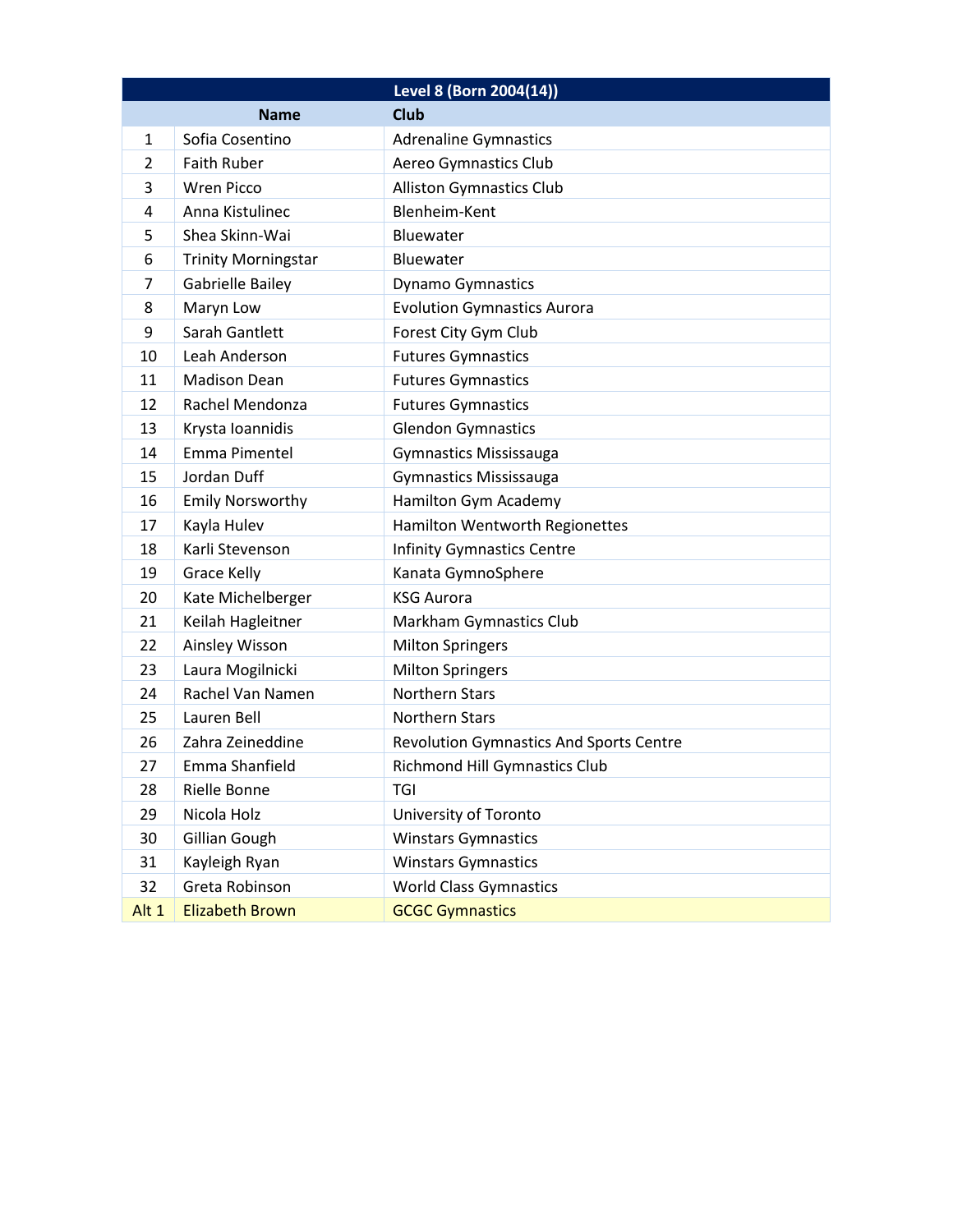| Level 8 (Born 2003(15)) |                        |                                           |
|-------------------------|------------------------|-------------------------------------------|
|                         | <b>Name</b>            | <b>Club</b>                               |
| 1                       | Lia Katsiroumpas       | <b>East York Gymnastics</b>               |
| 2                       | Mady Brown             | Forest City Gym Club                      |
| 3                       | Hannah Jones           | <b>Futures Gymnastics</b>                 |
| 4                       | Lauren Burnham         | <b>Futures Gymnastics</b>                 |
| 5                       | <b>Olivia Daniels</b>  | <b>Georgian Bay Phoenix Gymnastics</b>    |
| 6                       | Hanna Palubeski        | <b>Glendon Gymnastics</b>                 |
| 7                       | <b>Ashley Malcolm</b>  | <b>Glendon Gymnastics</b>                 |
| 8                       | Maya Kerr              | <b>Global Gymnastics</b>                  |
| 9                       | Mikayla Wolfe          | <b>Global Gymnastics</b>                  |
| 10                      | Liana Spano            | <b>Gymnastics Mississauga</b>             |
| 11                      | Kaila Simon            | <b>Gymnastics Mississauga</b>             |
| 12                      | Rachel Uguccioni       | <b>Gymzone Gymnastics/Sudbury Laurels</b> |
| 13                      | <b>Dylann Bottos</b>   | Hamilton Wentworth Regionettes            |
| 14                      | Hailey Kohler          | <b>Infinity Gymnastics Centre</b>         |
| 15                      | Kierstin Barkell       | <b>Infinity Gymnastics Centre</b>         |
| 16                      | Madison Capretta       | Kanata GymnoSphere                        |
| 17                      | <b>Emily Taylor</b>    | Kawartha Gymnastics                       |
| 18                      | Katie Berry            | Kawartha Gymnastics                       |
| 19                      | Lauren Lowe            | <b>KSG Aurora</b>                         |
| 20                      | <b>Catherine Sing</b>  | Markham Gymnastics Club                   |
| 21                      | Laura White            | Niagara Acro Cats                         |
| 22                      | Paige Busby            | <b>Pickering Athletic Centre</b>          |
| 23                      | Lynden Albert          | <b>Pulsars Gymnastics Club</b>            |
| 24                      | Jessica French         | <b>Synergy Gymnastics</b>                 |
| 25                      | <b>Alicia Ricketts</b> | <b>Tristar Gymnastics Club</b>            |
| 26                      | Lexie Delisle          | <b>Twisters Gymnastics Club</b>           |
| 27                      | <b>Grace Elford</b>    | Woodstock Gym Club                        |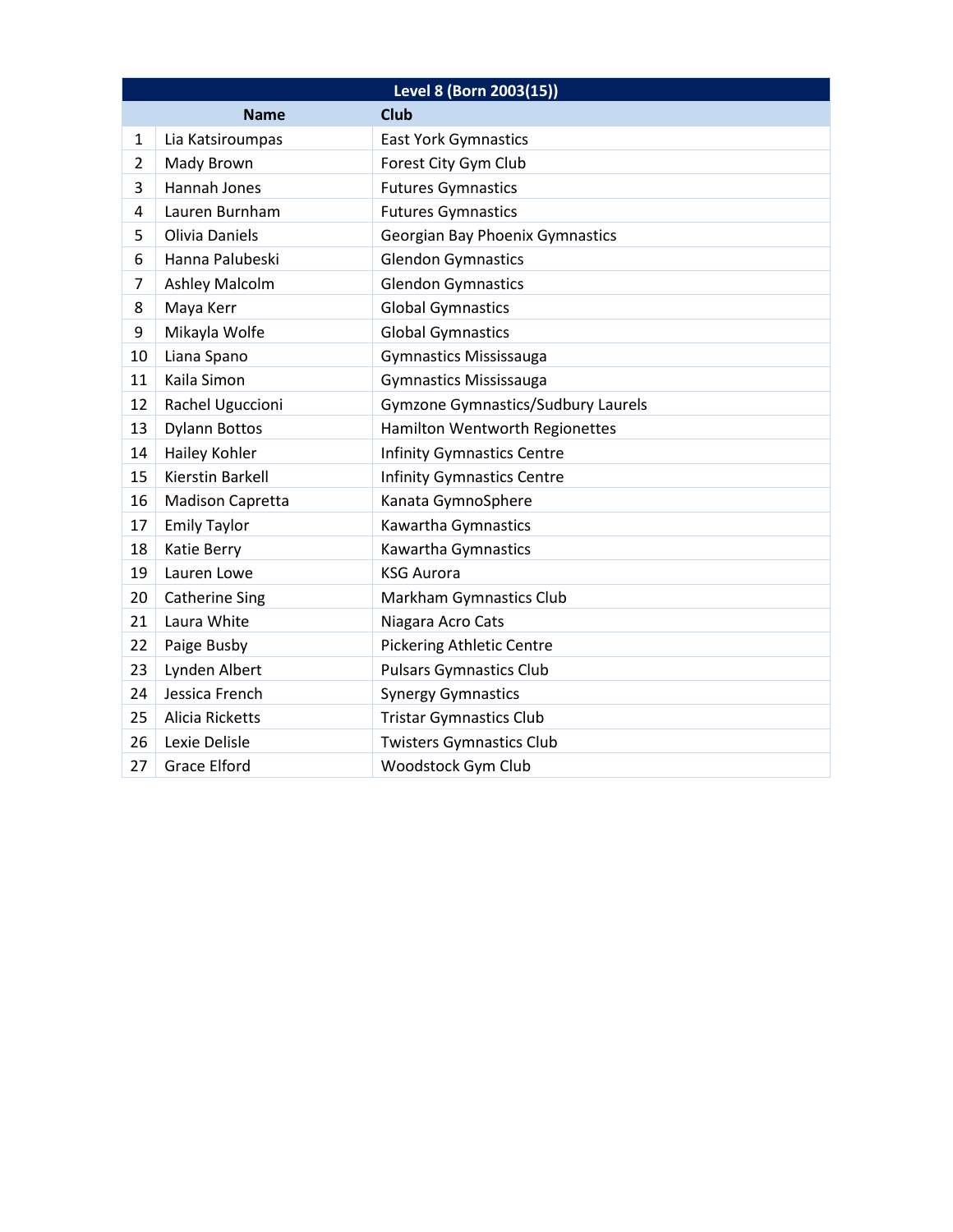| Level 8 (Born 2002 or earlier(16+)) |                           |                                         |  |
|-------------------------------------|---------------------------|-----------------------------------------|--|
|                                     | <b>Name</b>               | <b>Club</b>                             |  |
| $\mathbf{1}$                        | Jocelyn Ruhl              | <b>Alliston Gymnastics Club</b>         |  |
| $\overline{2}$                      | Olivia Moore              | <b>Burlington Gymnastics Club</b>       |  |
| 3                                   | Jenny Christmas           | <b>Burlington Gymnastics Club</b>       |  |
| 4                                   | Katelyn Kettle            | <b>Burlington Gymnastics Club</b>       |  |
| 5                                   | Sophia Nizalik            | Corona Competitive                      |  |
| 6                                   | Aleya Morin               | <b>East York Gymnastics</b>             |  |
| 7                                   | Denia Kasikovic           | <b>Glendon Gymnastics</b>               |  |
| 8                                   | Brooklyn Lavallee         | Gymzone Gymnastics/Sudbury Laurels      |  |
| 9                                   | Samantha Shore            | <b>Gyros Gymnastics</b>                 |  |
| 10                                  | Molly Kohn                | <b>Gyros Gymnastics</b>                 |  |
| 11                                  | Alyssa Scott              | Hamilton Wentworth Regionettes          |  |
| 12                                  | Alyssa Butts              | Hamilton Wentworth Regionettes          |  |
| 13                                  | Michela DiMarcantonio     | Hamilton Wentworth Regionettes          |  |
| 14                                  | <b>Emily Wickett</b>      | <b>Infinity Gymnastics Centre</b>       |  |
| 15                                  | Vanessa Vongnhay          | Kitchener-Waterloo Gymnastics           |  |
| 16                                  | <b>Haley Hastings</b>     | <b>KSG Aurora</b>                       |  |
| 17                                  | Emma Bradford             | Manjak's Gymnastics                     |  |
| 18                                  | Sandra Zeni               | Markham Gymnastics Club                 |  |
| 19                                  | Marina Rose               | Niagara Acro Cats                       |  |
| 20                                  | <b>Chloe Theriault</b>    | Niagara Falls Lightning                 |  |
| 21                                  | <b>Emily Mah</b>          | North Bay Gymtrix                       |  |
| 22                                  | <b>Victoria Desfosses</b> | North Bay Gymtrix                       |  |
| 23                                  | <b>Elizabeth Mckee</b>    | <b>Ottawa Gymnastics Centre</b>         |  |
| 24                                  | Abby Ferguson             | <b>Pulsars Gymnastics Club</b>          |  |
| 25                                  | Olivia Moffett            | Scarborough Gym Elites                  |  |
| 26                                  | Ella MacPhail             | Trillium GC                             |  |
| 27                                  | Alexa Vigliatore          | <b>Tristar Gymnastics Club</b>          |  |
| 28                                  | Julianne Bica             | <b>Tumblers</b>                         |  |
| 29                                  | Juliet Beam               | <b>Twisters Gymnastics Club</b>         |  |
| 30                                  | Rachel Caldwell           | <b>Twisters Gymnastics Club</b>         |  |
| 31                                  | Alyssa Cowlin             | <b>Winstars Gymnastics</b>              |  |
| 32                                  | <b>Holly Lavigne</b>      | <b>Winstars Gymnastics</b>              |  |
| Alt 1                               | <b>Kira Nixon</b>         | <b>Woodbridge Academy of Gymnastics</b> |  |
| Alt <sub>2</sub>                    | <b>Julia Bullied</b>      | <b>Alliston Gymnastics Club</b>         |  |
| Alt <sub>3</sub>                    | Charlotte Zylstra         | <b>Gold Medal Gymnastics</b>            |  |
| Alt 4                               | Aiyana Salvatore          | <b>Burlington Gymnastics Club</b>       |  |
| Alt <sub>5</sub>                    | Jocelyn Mouradian         | <b>Gymnastics Energy</b>                |  |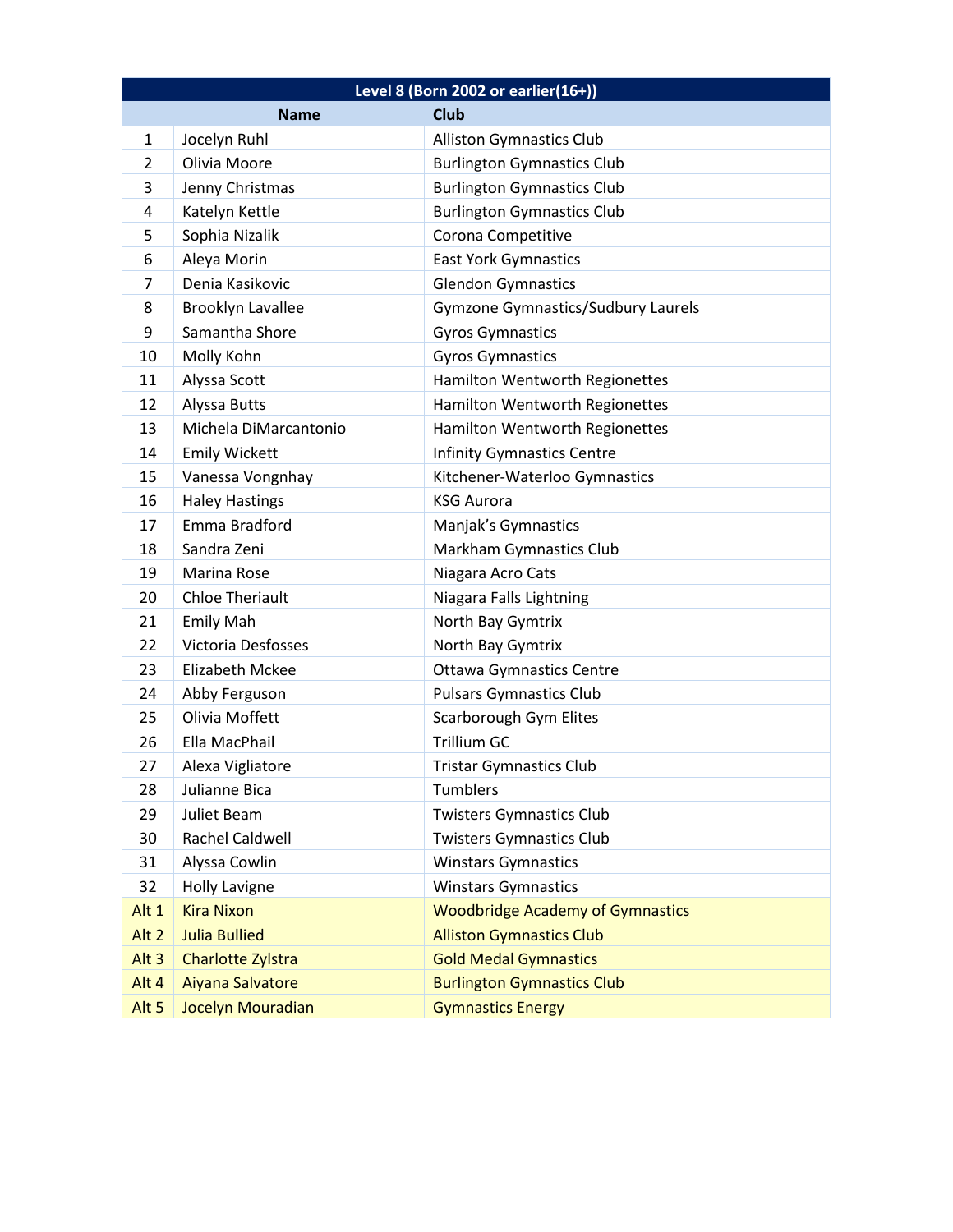| Level 9 (Born 2007 (11), 2006(12) & 2005(13)) |                              |                                                |
|-----------------------------------------------|------------------------------|------------------------------------------------|
|                                               | <b>Name</b>                  | <b>Club</b>                                    |
| $\mathbf{1}$                                  | Jessica Whatmore             | Alpha Gymnastics Academy                       |
| $\overline{2}$                                | Alexa Tucker                 | <b>Dynamo Gymnastics</b>                       |
| 3                                             | Sophia DiPietro              | Dynamo Gymnastics                              |
| 4                                             | Jada Yip-Janniere            | <b>East York Gymnastics</b>                    |
| 5                                             | Bora Dodaj                   | <b>East York Gymnastics</b>                    |
| 6                                             | Karena Thomas                | <b>Futures Gymnastics</b>                      |
| $\overline{7}$                                | Alexandra Osadchuk-Chavarria | <b>Futures Gymnastics</b>                      |
| 8                                             | Kira Ng                      | <b>Futures Gymnastics</b>                      |
| 9                                             | Lieren Aitken                | Galaxy                                         |
| 10                                            | Anna Gaal                    | <b>Gymnastics Mississauga</b>                  |
| 11                                            | Sarah Rees                   | Hamilton Wentworth Regionettes                 |
| 12                                            | Ava Pietrangelo              | Niagara Acro Cats                              |
| 13                                            | Samantha Billingslea         | <b>Northern Stars</b>                          |
| 14                                            | Lauren Feaver                | Oakville Gymnastics Club                       |
| 15                                            | <b>Bree Robinson</b>         | Oakville Gymnastics Club                       |
| 16                                            | Eliane Cousin                | Oakville Gymnastics Club                       |
| 17                                            | Georgia Ditommaso            | <b>Ottawa Gymnastics Centre</b>                |
| 18                                            | Katie Popplewell             | <b>Revolution Gymnastics And Sports Centre</b> |
| 19                                            | Ava Belsher                  | <b>Revolution Gymnastics And Sports Centre</b> |
| 20                                            | <b>Sparrow Stevens</b>       | Revolution Gymnastics And Sports Centre        |
| 21                                            | Samantha Janicki             | <b>Shenderey Gymnastics Institute</b>          |
| 22                                            | Kyra Choy                    | <b>Tristar Gymnastics Club</b>                 |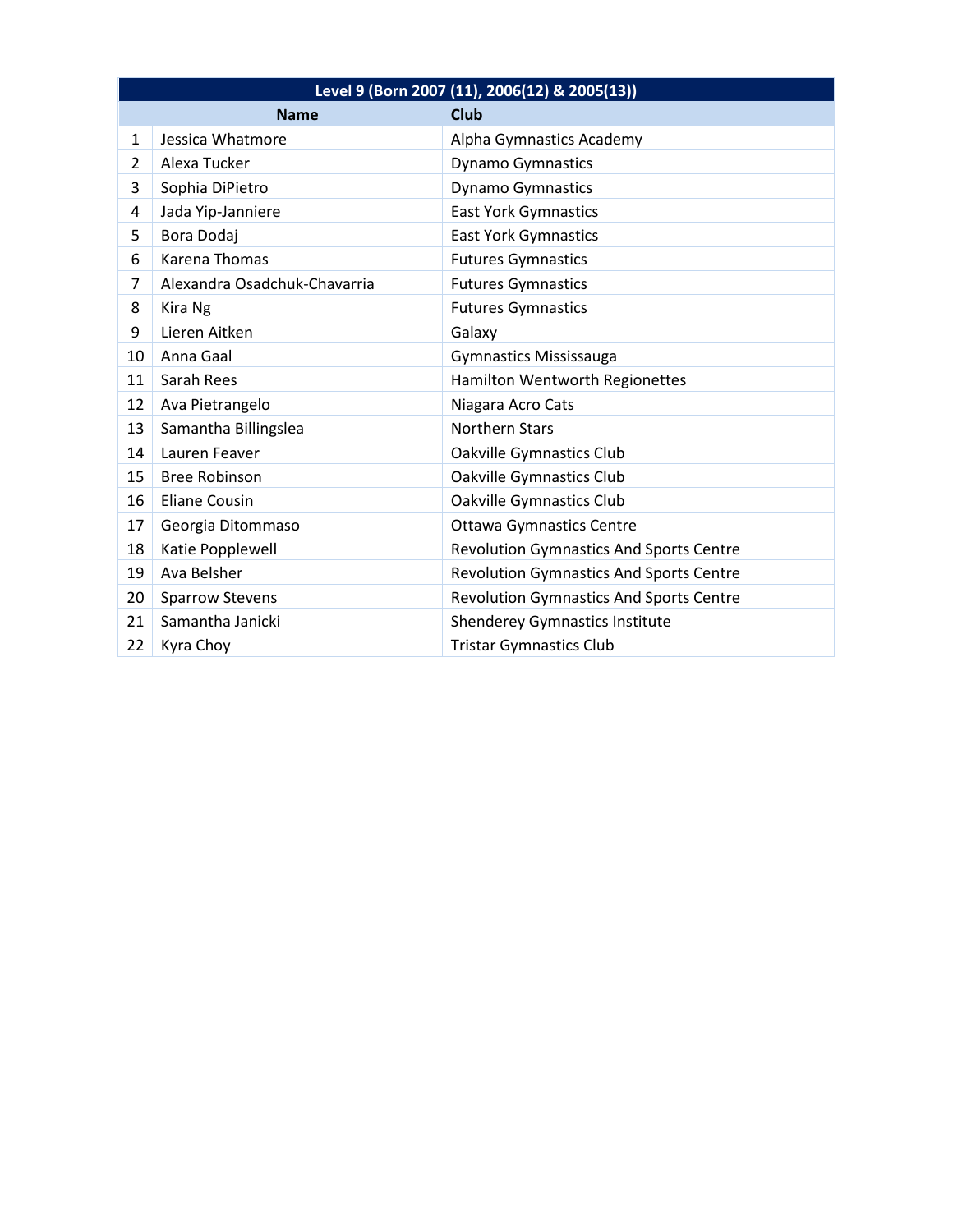| Level 9 (Born 2004(14) & 2003(15)) |                        |                                         |  |
|------------------------------------|------------------------|-----------------------------------------|--|
|                                    | <b>Name</b>            | <b>Club</b>                             |  |
| $\mathbf{1}$                       | Hannah Bramwell        | <b>Burlington Gymnastics Club</b>       |  |
| 2                                  | Robin Tarnocai         | Corona Competitive                      |  |
| 3                                  | Mikaela San Jose       | <b>Discovery Gymnastics Club</b>        |  |
| 4                                  | Kayla Barry            | Dynamo Gymnastics                       |  |
| 5                                  | Hannah Chan            | <b>East York Gymnastics</b>             |  |
| 6                                  | Samantha Werstuck      | <b>Futures Gymnastics</b>               |  |
| 7                                  | Tendai Zingano         | <b>Futures Gymnastics</b>               |  |
| 8                                  | <b>Emily Duncan</b>    | <b>Futures Gymnastics</b>               |  |
| 9                                  | Meghan Dixon           | <b>Futures Gymnastics</b>               |  |
| 10                                 | Carina Rainho          | Galaxy                                  |  |
| 11                                 | Adrianna Hynes         | Galaxy                                  |  |
| 12                                 | Isabella Kowan         | Gemini Gymnastics                       |  |
| 13                                 | Ava Sorrento           | Gemini Gymnastics                       |  |
| 31                                 | Jennifer Elizarov      | <b>Glendon Gymnastics</b>               |  |
| 14                                 | Justine Blanchard      | <b>Global Gymnastics</b>                |  |
| 15                                 | Jamie Young            | <b>Gold Medal Gymnastics</b>            |  |
| 16                                 | Rebecca Sandro         | <b>Gold Medal Gymnastics</b>            |  |
| 17                                 | Sequoya Provencher     | Kitchener-Waterloo                      |  |
| 18                                 | <b>Abigail Passy</b>   | Kitchener-Waterloo                      |  |
| 19                                 | <b>Sydney Weiss</b>    | London Beje Gymnastics                  |  |
| 20                                 | Shayla Kellett         | London Gym Academy                      |  |
| 21                                 | <b>Grace Wice</b>      | Manjak's Gymnastics                     |  |
| 22                                 | Hailey McCulligh       | Niagara Acro Cats                       |  |
| 23                                 | Soraya Shahani         | Oakville Gymnastics Club                |  |
| 24                                 | Avery Brown            | Oakville Gymnastics Club                |  |
| 25                                 | <b>Grace Giroux</b>    | <b>Rose City Gymnastics</b>             |  |
| 26                                 | Isabella Musca         | Shenderey Gymnastics Institute          |  |
| 27                                 | <b>Brooke Rutledge</b> | <b>Twisters Gymnastics Club</b>         |  |
| 28                                 | Christiana Collins     | <b>Ultimate Gymnastics</b>              |  |
| 29                                 | <b>Emily Ukrainec</b>  | <b>Ultimate Gymnastics</b>              |  |
| 30                                 | Martina Rubino         | <b>Woodbridge Academy of Gymnastics</b> |  |
| 31                                 | Claire Emili           | <b>World Class Gymnastics</b>           |  |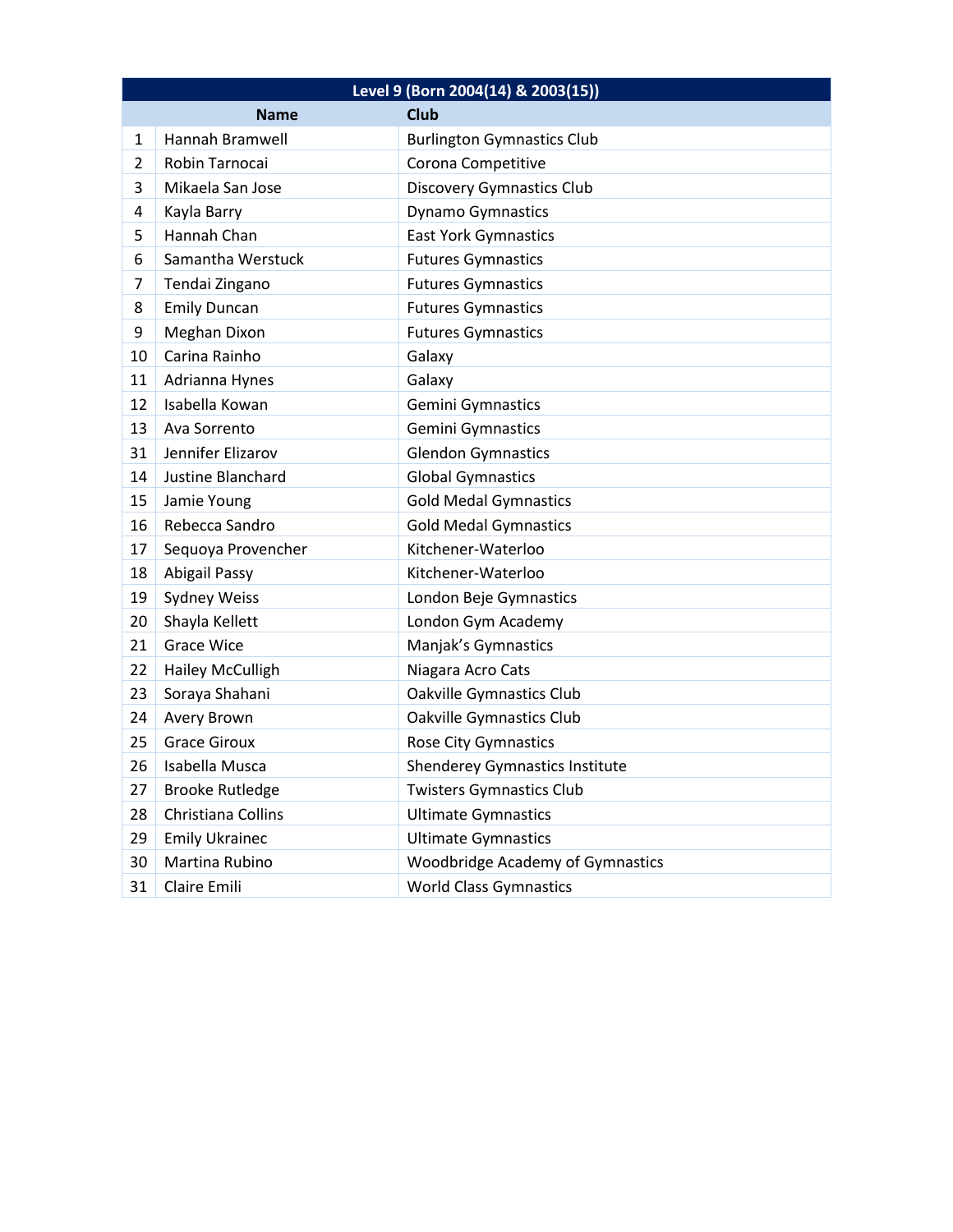| Level 9 (Born 2002 or earlier (16+)) |                       |                                      |  |
|--------------------------------------|-----------------------|--------------------------------------|--|
| <b>Club</b><br><b>Name</b>           |                       |                                      |  |
| 1                                    | Kyla Dickson          | <b>Burlington Gymnastics Club</b>    |  |
| 2                                    | Tessa Wismer          | <b>Burlington Gymnastics Club</b>    |  |
| 3                                    | Mackenna Galbraith    | Dancemakers Gymnastics               |  |
| 4                                    | Tara Knezevic         | <b>East York Gymnastics</b>          |  |
| 5                                    | Erin Miller           | <b>Global Gymnastics</b>             |  |
| 6                                    | T'Andre Nash          | <b>Gymnastic Giants</b>              |  |
| 7                                    | Jenna Cherepacha      | <b>Gymnastics Mississauga</b>        |  |
| 8                                    | Alena Beniamin        | London Gym Academy                   |  |
| 9                                    | Eleri Maes            | Manjak's Gymnastics                  |  |
| 10                                   | Maddie Nolan          | Niagara Acro Cats                    |  |
| 11                                   | Nicole Quick          | <b>Quinte Bay</b>                    |  |
| 12                                   | Natalie D'Ercole      | <b>Richmond Hill Gymnastics Club</b> |  |
| 13                                   | Suzana Diaconescu     | <b>Rideau Gymnastics</b>             |  |
| 14                                   | Adeline Arbouw        | Sault Ste Marie Gymnastics Club      |  |
| 15                                   | Jesse Weaver          | <b>Trillium GC</b>                   |  |
| 16                                   | Mila Puseljic         | <b>Tristar Gymnastics Club</b>       |  |
| 17                                   | <b>Hillary Sutton</b> | <b>World Class Gymnastics</b>        |  |
|                                      |                       |                                      |  |

| Level 10 (Born 2006(12), 2005(13), 2004(14) & 2003(15)) |                       |                                                |  |
|---------------------------------------------------------|-----------------------|------------------------------------------------|--|
| Club<br><b>Name</b>                                     |                       |                                                |  |
| 1                                                       | <b>Hayley Perkins</b> | <b>Adrenaline Gymnastics</b>                   |  |
| 2                                                       | Olivia Brunetti       | <b>Burlington Gymnastics Club</b>              |  |
| 3                                                       | Justice Balfour       | <b>East York Gymnastics</b>                    |  |
| 4                                                       | Skylar Ellis          | <b>Futures Gymnastics</b>                      |  |
| 5                                                       | Vanessa Bryk          | <b>Futures Gymnastics</b>                      |  |
| 6                                                       | Lenée Dimkin          | <b>Global Gymnastics</b>                       |  |
| 7                                                       | Lily Sihapanya        | <b>Global Gymnastics</b>                       |  |
| 8                                                       | Wynne Allen           | Kitchener-Waterloo Gymnastics                  |  |
| 9                                                       | Mikayla Kis           | Manjak's Gymnastics                            |  |
| 10                                                      | Maya Peters           | Manjak's Gymnastics                            |  |
| 11                                                      | Annie Clarmo          | <b>Revolution Gymnastics And Sports Centre</b> |  |
| 12                                                      | Charlise Radencich    | <b>Revolution Gymnastics And Sports Centre</b> |  |
| 13                                                      | Savanna Inman         | <b>Shenderey Gymnastics Institute</b>          |  |
| 14                                                      | Jordan Wymer          | <b>Tristar Gymnastics Club</b>                 |  |